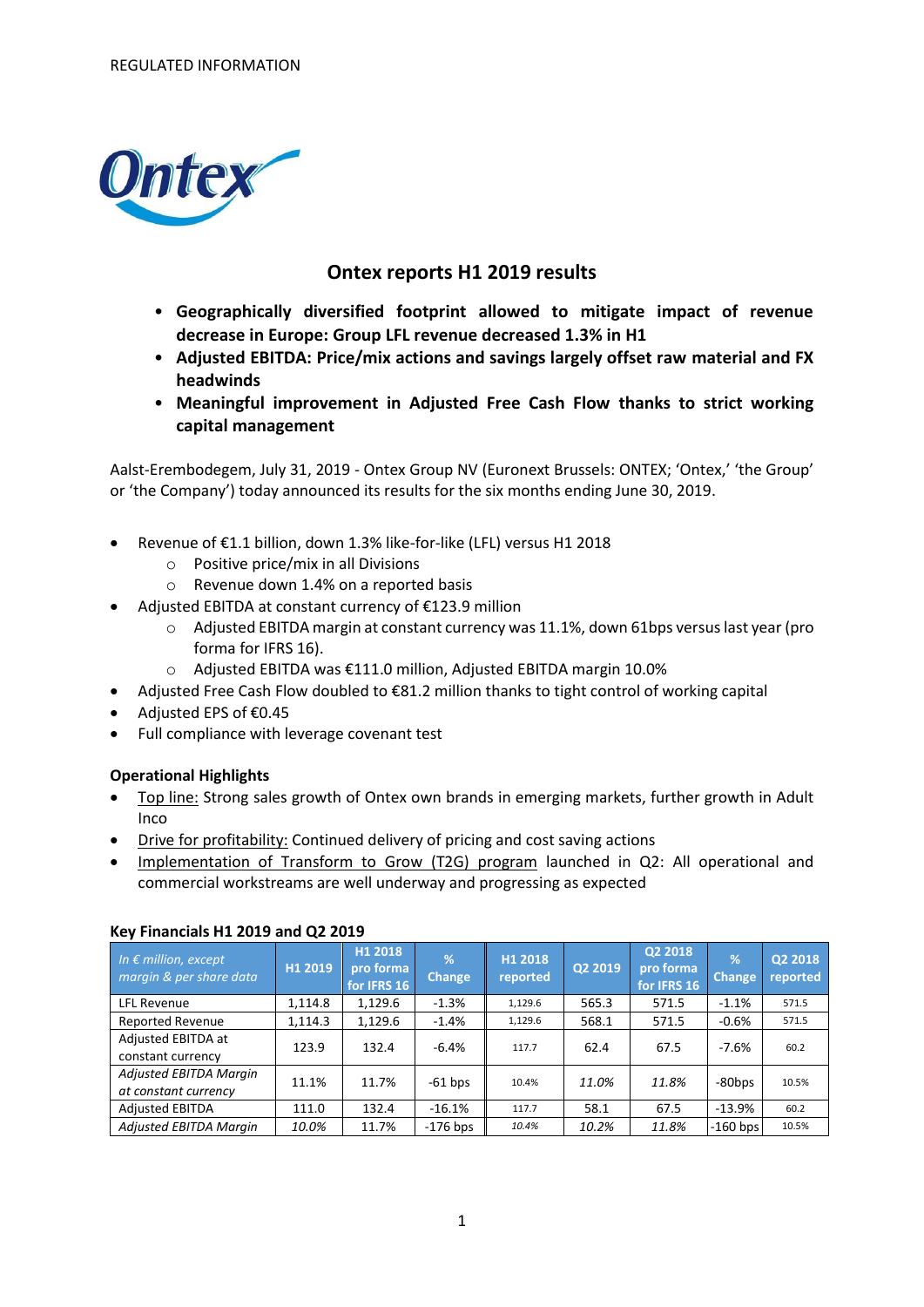| In $\epsilon$ million, except<br>margin & per share data | H1 2019 | H1 2018<br>pro forma<br>for IFRS 16 | %<br><b>Change</b> | H1 2018<br>reported |
|----------------------------------------------------------|---------|-------------------------------------|--------------------|---------------------|
| Adjusted profit/(loss) for<br>the period                 | 36.5    | 56.3                                | $-35.3%$           | 57.2                |
| Adjusted EPS $(E)$                                       | 0.45    | 0.69                                | $-35.1%$           | 0.70                |
| Non-recurring income<br>and expenses <sup>1</sup>        | (39.6)  | (10.0)                              | n.m                | (10.0)              |
| Profit/(Loss) for the<br>period                          | 8.4     | 49.7                                | $-83.2%$           | 50.6                |
| Basic EPS $(E)$                                          | 0.10    | 0.61                                | $-83.7%$           | 0.62                |
| <b>Adjusted Free Cash Flow</b>                           | 81.2    | 39.7                                | 104.2%             | 36.2                |
| Net Debt                                                 | 898.7   | 920.4                               | $-2.4%$            | 778.3               |

 $1$  Mainly non-recurring expenses related to the implementation of the T2G project. See further details in Note 6.10 of the H1 2019 report.

#### **Notes which apply to this document**

Unless otherwise indicated, all comments in this document on changes in revenue are on a like-for-like basis (at constant currency). Unaudited Q2 and H1 2018 financial data have been provided on a pro forma basis for IFRS 16 *Leases* following adoption of this accounting standard since January 2019. This additional information has been provided to facilitate comparisons and understanding of the Group's underlying performance.

All definitions of Alternative Performance Measures (APMs) in this press release can be found under the section Corporate Information.

### **Net debt and leverage**

Net debt of €898.7 million decreased 2.4% compared to H1 2018 pro forma for IFRS16, reflecting a strong improvement in Adjusted Free Cash Flow. Net debt divided by the last twelve months Adjusted EBITDA was 3.71x at June 30, 2019, which reflects the application of IFRS16. For comparison purposes, H1 2018 leverage pro forma for IFRS 16 was estimated at 3.45x (the reported H1 2018 figure of 3.25x was prior to the application of IFRS 16).

Our financing arrangements provide for the effects of changes in accounting standards to be neutralized and therefore the application of IFRS 16 has no consequences for the Group's financing covenant testing. We were in full compliance with the leverage covenant of our financing arrangements at June 30, 2019.

# **Management comment**

Charles Bouaziz, Ontex CEO commented: "*We generated solid LFL revenue growth in AMEAA and significantly improved cash flow generation in the first half of 2019. In Europe, LFL revenue evolution reached a low point in H1 2019 as expected. Going forward we expect progressive improvement in LFL revenue trends in this Division on the back of organic growth from our large customer base, supported by product innovations in all categories.* 

*Our T2G program is now being implemented and Ontex is fully mobilized to deliver the operational and cash generation improvements underpinning the mid-term objectives communicated in May at our Investor Update."*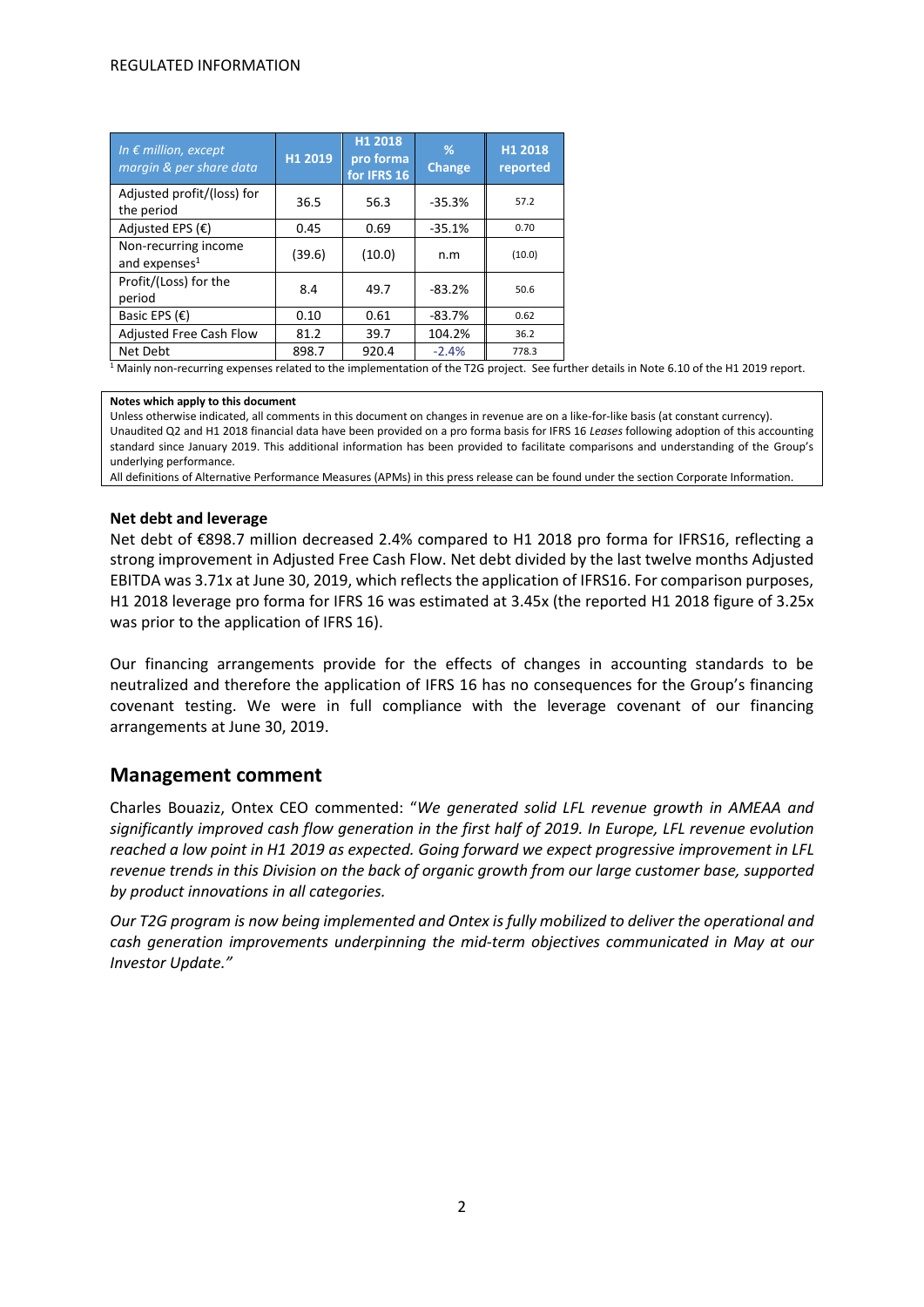# **OUTLOOK**

Current levels of price indices show a stabilization or slight decrease for most raw materials. Pricing, mix improvement and cost savings actions will produce increasing effects in the second half of the year, leading to revenue and Adjusted EBITDA improvements in H2 versus H1 2019.

As a result, Ontex confirms its full year 2019 outlook of:

- Broadly stable sales at constant FX, with top-line growth in developing markets and lower revenue in developed markets;
- Stable Adjusted EBITDA at constant FX;
- Capex of 4.5% to 5.0% of revenue excluding T2G-specific Capex.

# **Market dynamics**

The personal hygiene market remained highly competitive in H1 2019. The main trends seen during the past couple of years were unchanged: Babycare category volumes were lower, Femcare category value was stable and Adult Inco category value grew on the back of higher volumes. Babycare pricing improved in our main markets outside of Europe, leading to limited category value growth. In Europe, retailer brands continued to outperform the market, underlining the structural attractiveness of retailers competing with their own brands. Furthermore, pants continued to gain traction both in baby and adults.

|                                               | <b>Six Months</b>   |         |                                |               | <b>Second Quarter</b> |         |                  |                    |
|-----------------------------------------------|---------------------|---------|--------------------------------|---------------|-----------------------|---------|------------------|--------------------|
| in $\epsilon$ million                         | H <sub>1</sub> 2019 | H1 2018 | $%$ $\triangle$ as<br>reported | % ∆ at<br>LFL | Q2 2019               | Q2 2018 | %∆as<br>reported | %∆at<br><b>LFL</b> |
| <b>Ontex Reported</b><br>Revenue <sup>®</sup> | 1.114.3             | 1.129.6 | $-1.4%$                        | $-1.3%$       | 568.1                 | 571.5   | $-0.6%$          | $-1.1%$            |
| <b>Babycare</b>                               | 648.9               | 655.2   | $-1.0\%$                       | $-1.6%$       | 337.5                 | 333.5   | $+1.2%$          | $+0.0%$            |
| Adult Inco                                    | 345.2               | 348.4   | $-0.9%$                        | $+0.4%$       | 171.5                 | 174.0   | $-1.5%$          | $-0.7%$            |
| Femcare                                       | 106.3               | 113.9   | $-6.7%$                        | $-7.1%$       | 52.2                  | 56.3    | $-7.4%$          | $-7.9%$            |

# **Operational review: categories**

*\* Includes €13.9 million of Other in H1 2019; €12.0 million of Other in H1 2018, €6.9 million of Other in Q2 2019; €7.7 million of Other in Q2 2018*

**Babycare** revenue decreased 1.6% in H1 2019, as a result of lower retailer brand diaper volumes sold in Europe, while revenue of Ontex brand diapers in markets outside of Europe was higher. Baby pants grew in the first half of 2019.

Revenue of **Adult Inco** products in H1 2019 rose 0.4%, on top of a strong performance in the first half of last year. Revenue in retail channels was up 4%, while in institutional channels sales were lower. Adult pants sales posted broad-based growth, supported by our investments in expanding production capacity.

H1 2019 **Femcare** revenue was down 7.1%, due to a high comparable base in 2018 and lower retailer brand volumes linked to contract losses. Sales of organic cotton tampons were well ahead of a year ago.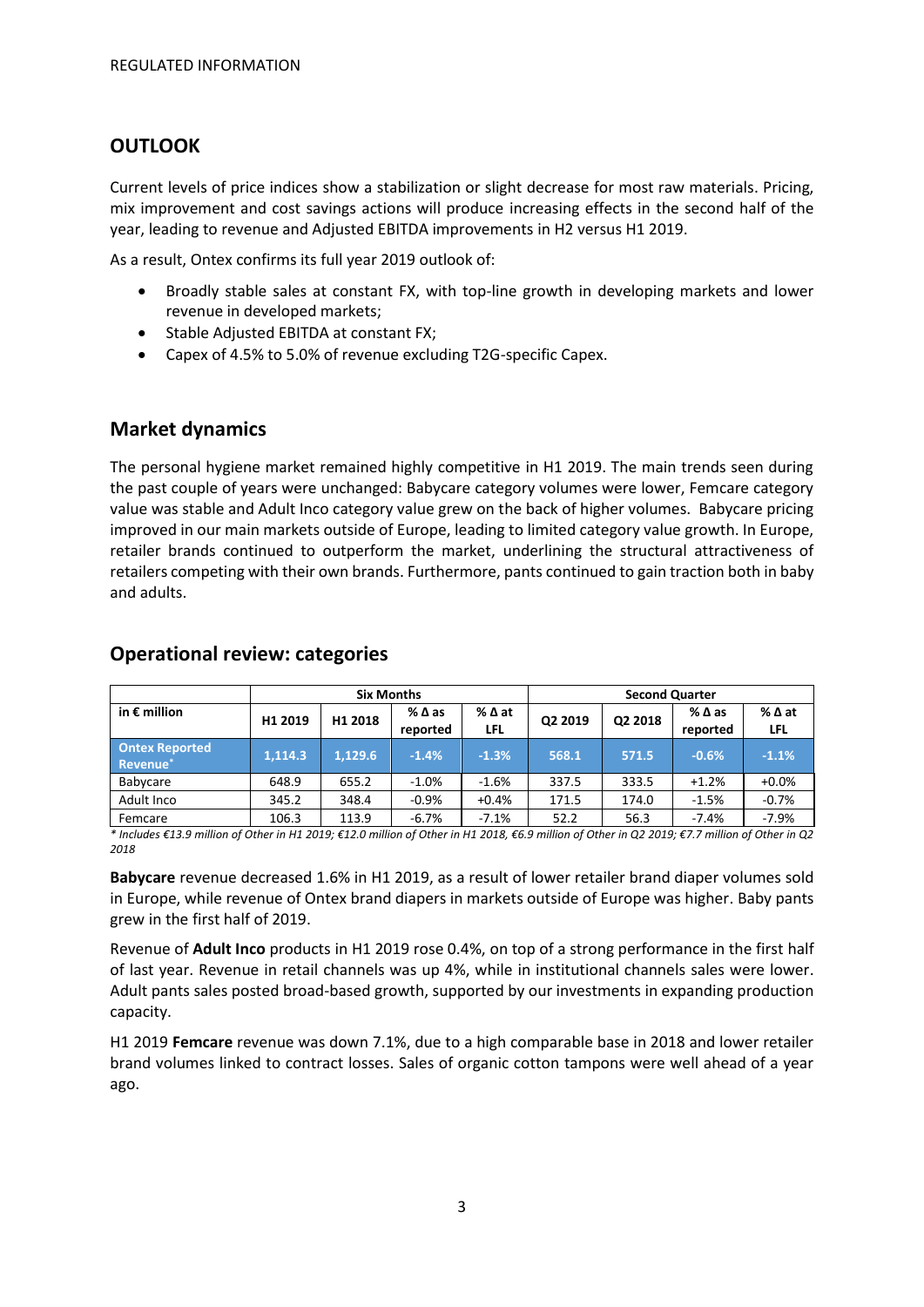|                                         |         | <b>Six Months</b> |                  |             | <b>Second Quarter</b> |         |                  |                      |
|-----------------------------------------|---------|-------------------|------------------|-------------|-----------------------|---------|------------------|----------------------|
| in $\epsilon$ million                   | H1 2019 | H1 2018           | %∆as<br>reported | %∆at<br>LFL | Q2 2019               | Q2 2018 | %∆as<br>reported | % ∆ at<br><b>LFL</b> |
| <b>Ontex Reported</b><br><b>Revenue</b> | 1.114.3 | 1.129.6           | $-1.4%$          | $-1.3%$     | 568.1                 | 571.5   | $-0.6%$          | $-1.1%$              |
| Europe                                  | 469.1   | 514.5             | $-8.8%$          | $-8.4%$     | 235.4                 | 261.5   | $-10.0\%$        | $-10.0%$             |
| AMEAA                                   | 427.3   | 393.9             | $+8.5%$          | $+8.1%$     | 225.7                 | 202.0   | $+11.7%$         | $+10.4%$             |
| Healthcare                              | 217.8   | 221.2             | $-1.5%$          | $-1.6%$     | 107.0                 | 108.0   | $-1.0%$          | $-1.0%$              |

# **Operational review: Divisions**

# **Europe**

Europe Divisional revenue was down 8.4% in H1 2019 on a challenging comparable period last year. First half 2019 sales were impacted by lower volumes due to retailer brand contract losses, which started to have an effect from Q3 2018. As a result, the comparable base effects will ease in H2 2019. Furthermore, actions are underway to improve execution further and support organic revenue growth in our large customer base, underpinning our expectations of progressively higher revenue in H2 versus H1. Overall, in Europe, Ontex remains the leading supplier of retailer brands, more than two times the size of the next competitor.

# **Americas, Middle East, Africa and Asia (AMEAA)**

H1 2019 revenue in AMEAA was up 8.1%, strongly outperforming the market, with a clear acceleration in Q2. Sales of Ontex brands, which is the focus of this Division, were higher in all three categories and nearly all geographies. In the Americas, revenue grew in both Brazil and Mexico thanks to our portfolio of local brands, while the US also posted higher revenue, mainly driven by retailer brands. Revenue in the Middle East and Africa also rose despite political and economic challenges in some markets. Sales in Asia were below last year, fully attributable to a soft start to the year followed by solid growth in Q2.

# **Healthcare**

Revenue in the Healthcare Division was down 1.6% in H1 2019 versus a strong first half in 2018. Sales of Adult Pants grew further, and actions continued to increase our presence in self-pay channels while maintaining a strong competitive position in institutional channels.

|                                  |         | <b>Six Months</b> |                                |                        |         | <b>Second Quarter</b> |                             |             |  |
|----------------------------------|---------|-------------------|--------------------------------|------------------------|---------|-----------------------|-----------------------------|-------------|--|
| in $\epsilon$ million            | H1 2019 | H1 2018           | $%$ $\triangle$ as<br>reported | $%$ $\Delta$ at<br>LFL | Q2 2019 | Q2 2018               | $%$ $\Delta$ as<br>reported | %∆at<br>LFL |  |
| <b>Ontex Reported</b><br>Revenue | 1,114.3 | 1,129.6           | $-1.4%$                        | $-1.3%$                | 568.1   | 571.5                 | $-0.6%$                     | $-1.1%$     |  |
| Western Europe                   | 508.2   | 548.2             | $-7.3%$                        | $-7.4%$                | 252.0   | 275.4                 | $-8.5%$                     | $-8.4%$     |  |
| Eastern Europe                   | 135.8   | 142.7             | -4.8%                          | $-3.5%$                | 69.3    | 71.8                  | $-3.5%$                     | $-4.2%$     |  |
| Americas                         | 314.1   | 286.6             | +9.6%                          | $+5.7%$                | 169.8   | 150.4                 | $+12.9%$                    | $+8.2%$     |  |
| <b>ROW</b>                       | 156.1   | 152.1             | $+2.6%$                        | $+9.2%$                | 77.0    | 73.9                  | $+4.1%$                     | $+10.2%$    |  |

# **Operational review: geographies**

Revenue grew strongly in the Americas and Rest of World (mainly reflecting our strong performance in Middle East Africa and Asia), which together represent 43% of Group revenue.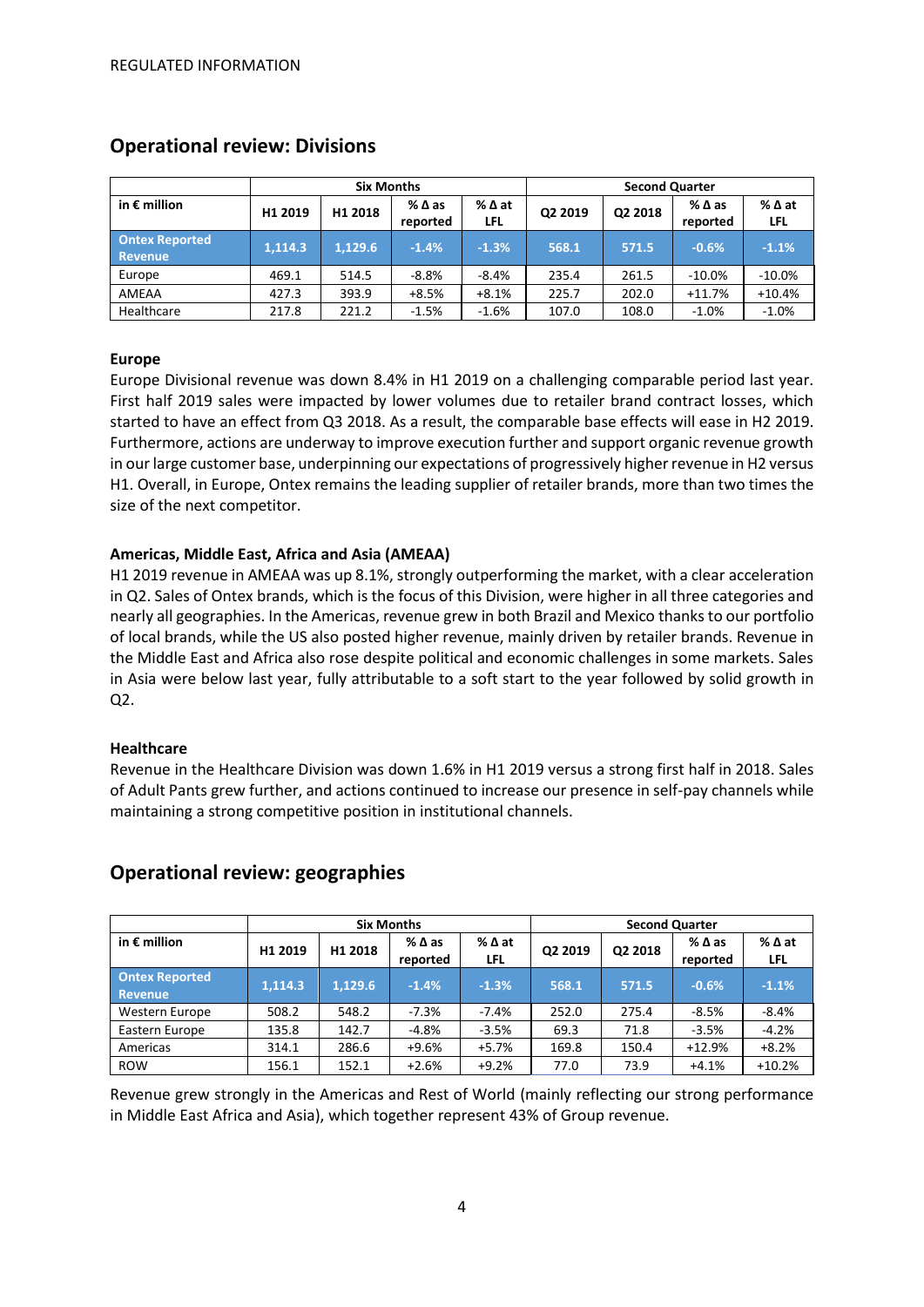# **Financial review**

# **Selected financial information**

| in $\epsilon$ million                        | H1 2019<br>reported | H1 2018<br>pro forma for<br><b>IFRS 16</b> | % Δ      | H1 2018 reported |
|----------------------------------------------|---------------------|--------------------------------------------|----------|------------------|
| <b>Ontex Reported Revenue</b>                | 1,114.3             | 1.129.6                                    | $-1.4%$  | 1,129.6          |
| Cost of sales                                | (820.3)             | (811.2)                                    | 1.1%     | (812.8)          |
| Gross profit                                 | 294.0               | 318.4                                      | $-7.7%$  | 316.8            |
| Operating expenses                           | (225.3)             | (227.1)                                    | $-0.8%$  | (227.9)          |
| <b>Adjusted EBITDA</b>                       | 111.0               | 132.4                                      | $-16.1%$ | 117.7            |
| Non-recurring income and<br>expenses         | (39.6)              | (10.0)                                     | N.M.     | (10.0)           |
| <b>EBITDA</b>                                | 71.5                | 122.4                                      | $-41.6%$ | 107.7            |
| Depreciation and amortization                | (42.4)              | (41.1)                                     | $-3.2%$  | (28.8)           |
| Operating profit                             | 29.1                | 81.3                                       | $-64.2%$ | 78.9             |
| Net finance cost                             | (17.8)              | (17.5)                                     | 1.5%     | (14.1)           |
| Income tax expense                           | (2.9)               | (14.0)                                     | $-79.3%$ | (14.2)           |
| Adjusted profit for the period               | 36.5                | 56.3                                       | $-35.3%$ | 57.2             |
| <b>Adjusted EPS</b>                          | 0.45                | 0.69                                       | $-35.1%$ | 0.70             |
| Profit for the period                        | 8.4                 | 49.7                                       | $-83.2%$ | 50.6             |
| <b>Basic EPS</b>                             | 0.10                | 0.61                                       | $-83.7%$ | 0.62             |
|                                              |                     |                                            |          |                  |
| Adjusted Free Cash Flow (post-<br>tax)       | 81.2                | 39.7                                       | 104.2%   | 36.2             |
| - Of which change in WC                      | 43.2                | (20.9)                                     | n.m.     | (20.9)           |
| - Of which Capex                             | (39.6)              | (39.0)                                     | 1.5%     | (39.0)           |
| - Of which repayment of lease<br>liabilities | (13.3)              | (11.3)                                     | 17.8%    |                  |
| Net debt                                     | 898.7               | 920.4                                      | $-2.4%$  | 778.3            |

N.M. not meaningful

# **Gross profit**

H1 2019 gross profit was €294.0 million, and gross profit as a percentage of sales of 26.4% was 180 basis points lower than last year. Material cost savings and higher selling prices did not fully offset higher raw material prices and a negative impact of FX.

# **Adjusted EBITDA**

Adjusted EBITDA was €123.9 million at constant currency in H1 2019, 6.4% lower than Adjusted EBITDA last year pro forma for IFRS 16, as a result of the decrease in gross profit. Adjusted EBITDA at current FX rates was €111.0 million. Operating expenses were down on the back of lower distribution expenses, while we continued to invest in sales and marketing.

# **Non-recurring income and expenses**

In H1 2019, non-recurring expenses were €39.6 million, primarily due to restructuring expenses and consulting fees related to the implementation of the T2G program. These charges had a limited impact on H1 2019 cash flow.

As communicated at the investor update on May  $8<sup>th</sup>$ , we project a  $£130$  million financial investment in T2G over the 2019 to 2021 period (one-off costs for €85 million and capital expenditure for €45 million). Of this amount, €45 million to €50 million is forecast to result in cash outlays this year, of which €5 million was cashed out in the first half.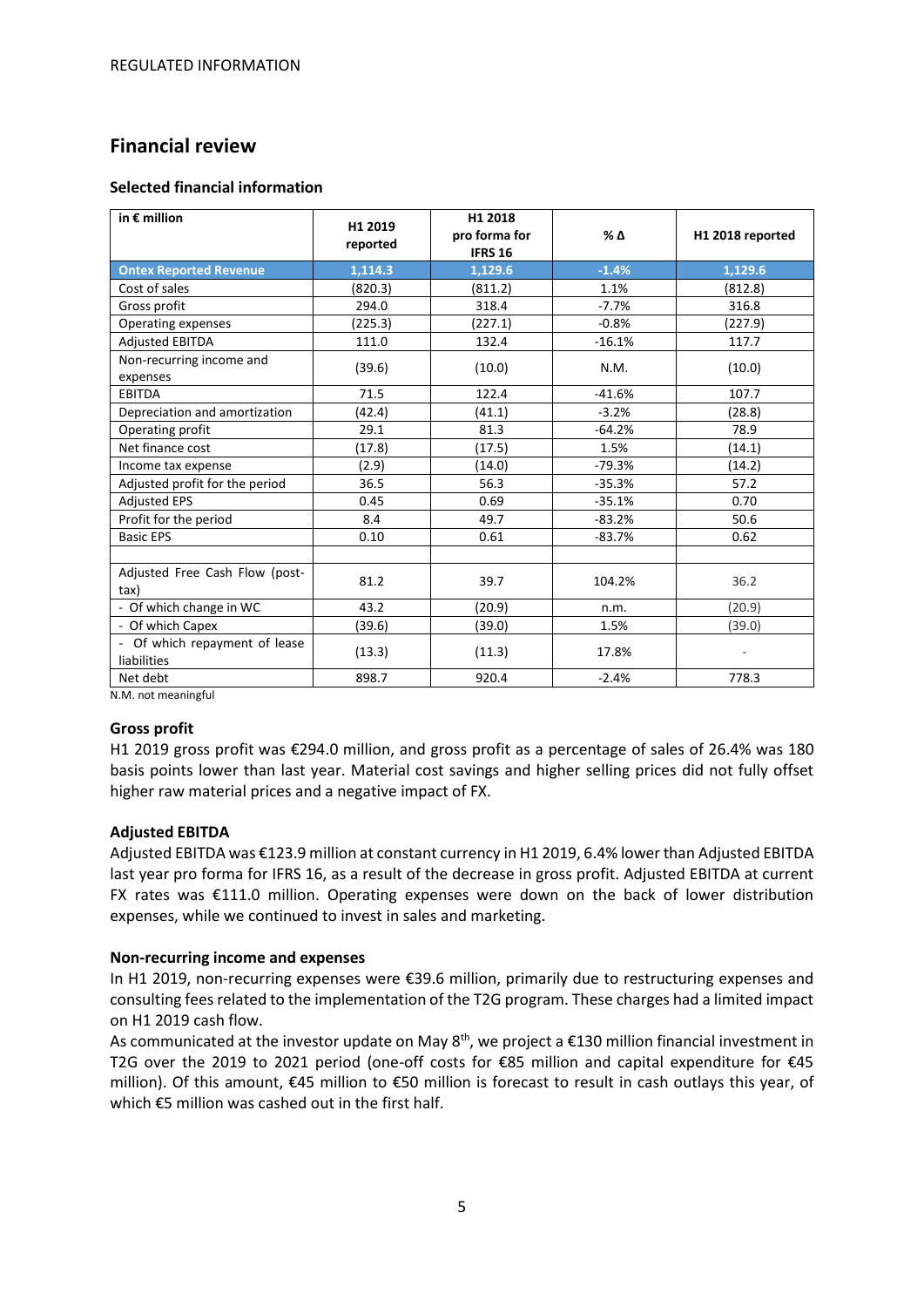# **Foreign Exchange**

In H1 2019, changes in foreign exchange rates had virtually no impact on Group revenue but had a net negative impact on Adjusted EBITDA. The FX impact on Group revenue was -€0.5 million, mainly due to weaker Turkish Lira, Pakistani Rupee and Brazilian Real relative to the Euro, offset by stronger US Dollar and Mexican Peso. The impact of currency variations on Adjusted EBITDA was -€12.9 million, mostly due to the weaker Turkish Lira and a stronger US Dollar, as a significant part of ourraw materials is purchased in USD.

# **Net Finance Costs**

H1 2019 net finance costs were €17.8 million, slightly above the net finance costs of H1 2018 pro forma for IFRS 16.

# **Income Tax Expense**

The H1 2019 income tax expense was €2.9 million, resulting in an effective tax rate of 25.7%. The effective tax rate in H1 is slightly higher than the rate reported for H1 2018, mainly because certain expenses which are not deductible for tax purposes do not vary commensurately with pretax profit. This impact is also expected for the FY 2019 effective tax rate.

# **Working Capital**

Working capital as a percentage of revenue was 9.5% in H1 2019, a 200 bps improvement over the 11.5% in 2018 and well within our target of 12% or lower. This improvement reflects in particular the decrease of inventories over the first half of 2019. Looking ahead, we remain committed to strict management of our working capital to optimize cash flow conversion.

# **Capex**

H1 2019 capital expenditure was €39.6 million, similar to last year. Full year 2019 capex is expected to be between 4.5% and 5% of sales excluding T2G-related capital expenditure.

# **Adjusted Free Cash Flow (post-tax)**

Adjusted Free Cash Flow (post-tax) in H1 2019 was €81.2 million. Active management of working capital largely outweighed lower adjusted EBITDA and accounted for the increase of Adjusted Free Cash Flow of €41.5 million versus last year pro forma for IFRS16.

# **Net debt**

Net debt was €898.7 million at June 30, 2019, a meaningful improvement of €40 million compared with net debt at March 31, 2019.

# **2018 pro-forma financial information**

Ontex Group has applied the new accounting standard IFRS 16 - *Leases* since January 2019. For more information and to facilitate comparisons between 2019 and 2018, pro-forma statements (balance sheet, income statement, comprehensive income and cash flow) and related alternative performance measures are available for H1 2018 and FY 2018 in a separate document published today.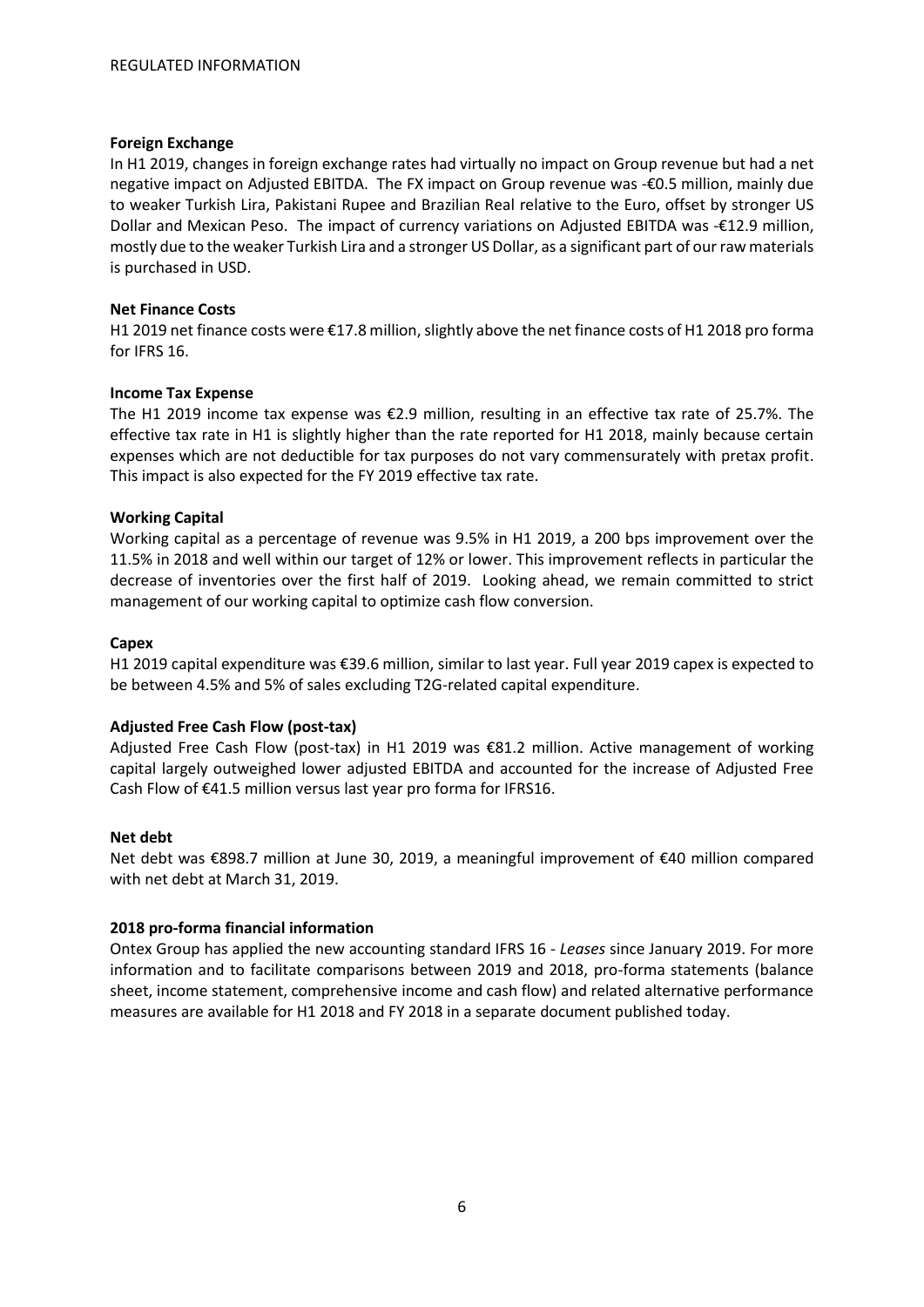# **Corporate information**

The above press release and related financial information of Ontex Group NV for the three and six months ended June 30, 2019 was authorized for issue in accordance with a resolution of the Board of Directors on July 30, 2019.

# **Conference call**

Management will host a presentation for investors and analysts on July 31, 2019 at 9:00am CET/8:00am UK. A copy of the presentation slides will be available at:

http://www.ontexglobal.com/financial-reports-including-annual-reviews

If you would like to participate in the conference call, please dial-in 5 to 10 minutes prior using the details below:

| Passcode             | 2681838              |
|----------------------|----------------------|
| <b>United States</b> | +1 323 794 2588      |
| United Kingdom       | +44 (0)330 336 9125  |
| Germany              | +49 (0)69 2222 25575 |
| France               | +33 (0)1 76 77 22 88 |
| Belgium              | +32 (0)2 404 0659    |

A replay of the conference call will also be available for one week afterwards:

| Passcode             | 2681838              |
|----------------------|----------------------|
| <b>United States</b> | +1 719 457 0820      |
| United Kingdom       | +44 (0)207 660 0134  |
| Germany              | +49 (0)69 2000 1800  |
| France               | +33 (0)1 70 48 00 94 |
| Belgium              | +32 (0)2 620 0568    |

# **Financial calendar 2019**

Q3 2019 November 6, 2019

# **Enquiries**

# **Investors**

Philip Ludwig +32 53 333 730 Philip.ludwig@ontexglobal.com

# **Press**

Gaëlle Vilatte +32 53 333 708

Gaelle.vilatte@ontexglobal.com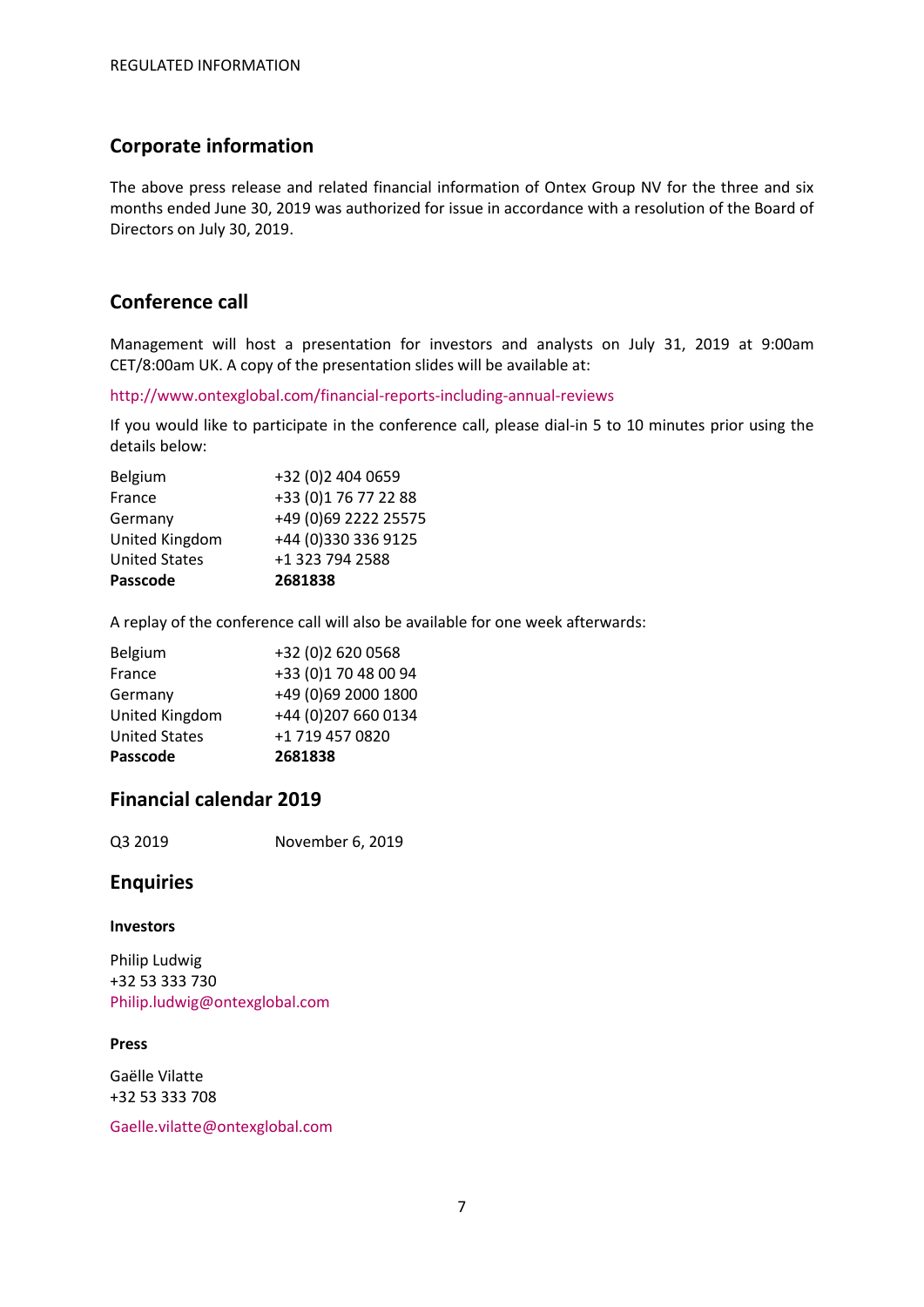# **Annex A – Pro forma impact of IFRS 16 on 2018 EBITDA and net debt**

| $\epsilon$ million                              | Q <sub>1</sub> | Q <sub>2</sub> | Q <sub>3</sub> | Q <sub>4</sub> | FY 2018 |
|-------------------------------------------------|----------------|----------------|----------------|----------------|---------|
| Adjusted EBITDA as reported in 2018             | 57.5           | 60.2           | 58.1           | 58.2           | 234.0   |
| Adjusted EBITDA margin                          | 10.3%          | 10.5%          | 10.3%          | 9.8%           | 10.2%   |
| Impact of IFRS 16 on Adjusted EBITDA            | 7.4            | 7.3            | 7.3            | 7.5            | 29.6    |
| Adjusted EBITDA proforma IFRS 16 in 2018        | 64.9           | 67.5           | 65.4           | 65.7           | 263.6   |
| Adjusted EBITDA margin proforma IFRS 16 in 2018 | 11.6%          | 11.8%          | 11.5%          | 11.0%          | 11.5%   |

| $\epsilon$ million           | <b>Mar 31</b> | <b>Jun 30</b> | Sep 30 | <b>Dec 31</b> |  |
|------------------------------|---------------|---------------|--------|---------------|--|
| Net debt as reported in 2018 | 776.0         | 778.3         | 764.8  | 760.0         |  |
| Proforma IFRS 16 impact      | 147.0         | 142.1         | 153.7  | 147.6         |  |
| Proforma net debt in 2018    | 923.0         | 920.4         | 918.5  | 907.6         |  |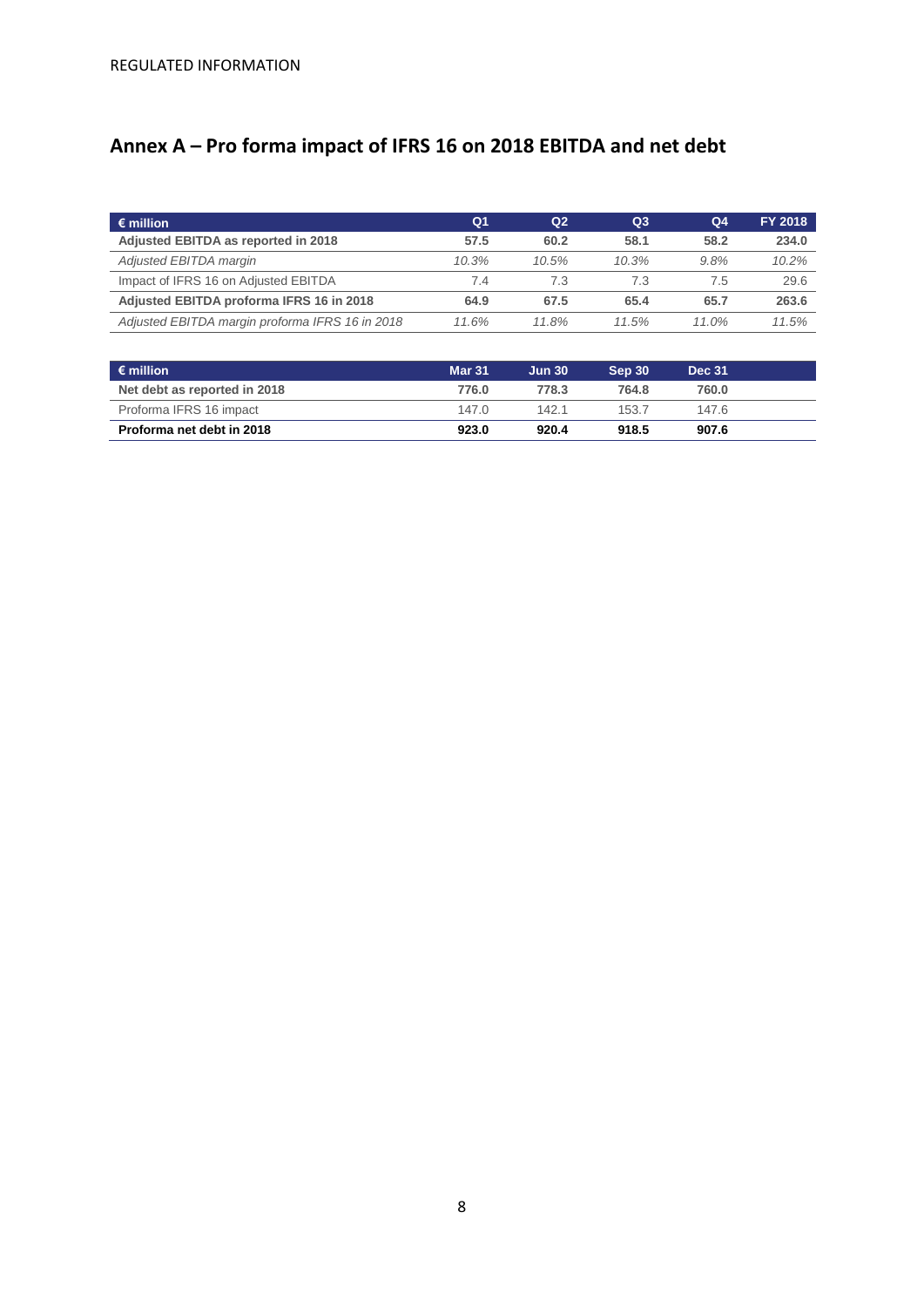# **CONDENSED CONSOLIDATED INTERIM FINANCIAL STATEMENTS**

FOR THE HALF-YEAR ENDED JUNE 30, 2019

# **CONTENTS**

|                                                                                         | <b>INDEPENDENT AUDITORS' REPORT</b>                                            | 11 |  |  |  |  |  |
|-----------------------------------------------------------------------------------------|--------------------------------------------------------------------------------|----|--|--|--|--|--|
| 12<br>1. CONSOLIDATED STATEMENT OF FINANCIAL POSITION AS AT JUNE 30                     |                                                                                |    |  |  |  |  |  |
| 13<br>2. CONSOLIDATED INCOME STATEMENT FOR THE HALF-YEAR ENDED JUNE 30                  |                                                                                |    |  |  |  |  |  |
| 3. CONSOLIDATED STATEMENT OF COMPREHENSIVE INCOME FOR THE HALF-YEAR ENDED JUNE 30<br>14 |                                                                                |    |  |  |  |  |  |
|                                                                                         | 4. CONSOLIDATED STATEMENT OF CHANGES IN EQUITY FOR THE HALF-YEAR ENDED JUNE 30 | 15 |  |  |  |  |  |
|                                                                                         | 5. CONSOLIDATED STATEMENT OF CASH FLOWS FOR THE HALF-YEAR ENDED JUNE 30        | 17 |  |  |  |  |  |
|                                                                                         | <b>6. NOTES TO THE CONSOLIDATED FINANCIAL STATEMENTS</b>                       | 18 |  |  |  |  |  |
| 6.1.                                                                                    | Corporate information                                                          | 18 |  |  |  |  |  |
| 6.2.                                                                                    | Summary of significant accounting policies                                     | 18 |  |  |  |  |  |
| 6.3.                                                                                    | Operating segments                                                             | 21 |  |  |  |  |  |
| 6.4.                                                                                    | Goodwill                                                                       | 22 |  |  |  |  |  |
| 6.5.                                                                                    | Intangible assets                                                              | 22 |  |  |  |  |  |
| 6.6.                                                                                    | Property, plant and equipment                                                  | 22 |  |  |  |  |  |
| 6.7.                                                                                    | Right-of-use assets                                                            | 22 |  |  |  |  |  |
| 6.8.                                                                                    | Net debt                                                                       | 23 |  |  |  |  |  |
| 6.9.                                                                                    | Provisions                                                                     | 23 |  |  |  |  |  |
| 6.10.                                                                                   | Non-recurring income and expenses                                              | 23 |  |  |  |  |  |
| 6.11.                                                                                   | Earnings per share                                                             | 24 |  |  |  |  |  |
| 6.12.                                                                                   | Share-based payments                                                           | 25 |  |  |  |  |  |
| 6.13.                                                                                   | Contingencies                                                                  | 26 |  |  |  |  |  |
| 6.14.                                                                                   | Related party transactions                                                     | 26 |  |  |  |  |  |
| 6.15.                                                                                   | Events after the end of the reporting period                                   | 26 |  |  |  |  |  |
| 6.16.                                                                                   | Alternative Performance Measures                                               | 27 |  |  |  |  |  |
| <b>DISCLAIMER</b><br>30                                                                 |                                                                                |    |  |  |  |  |  |
|                                                                                         |                                                                                |    |  |  |  |  |  |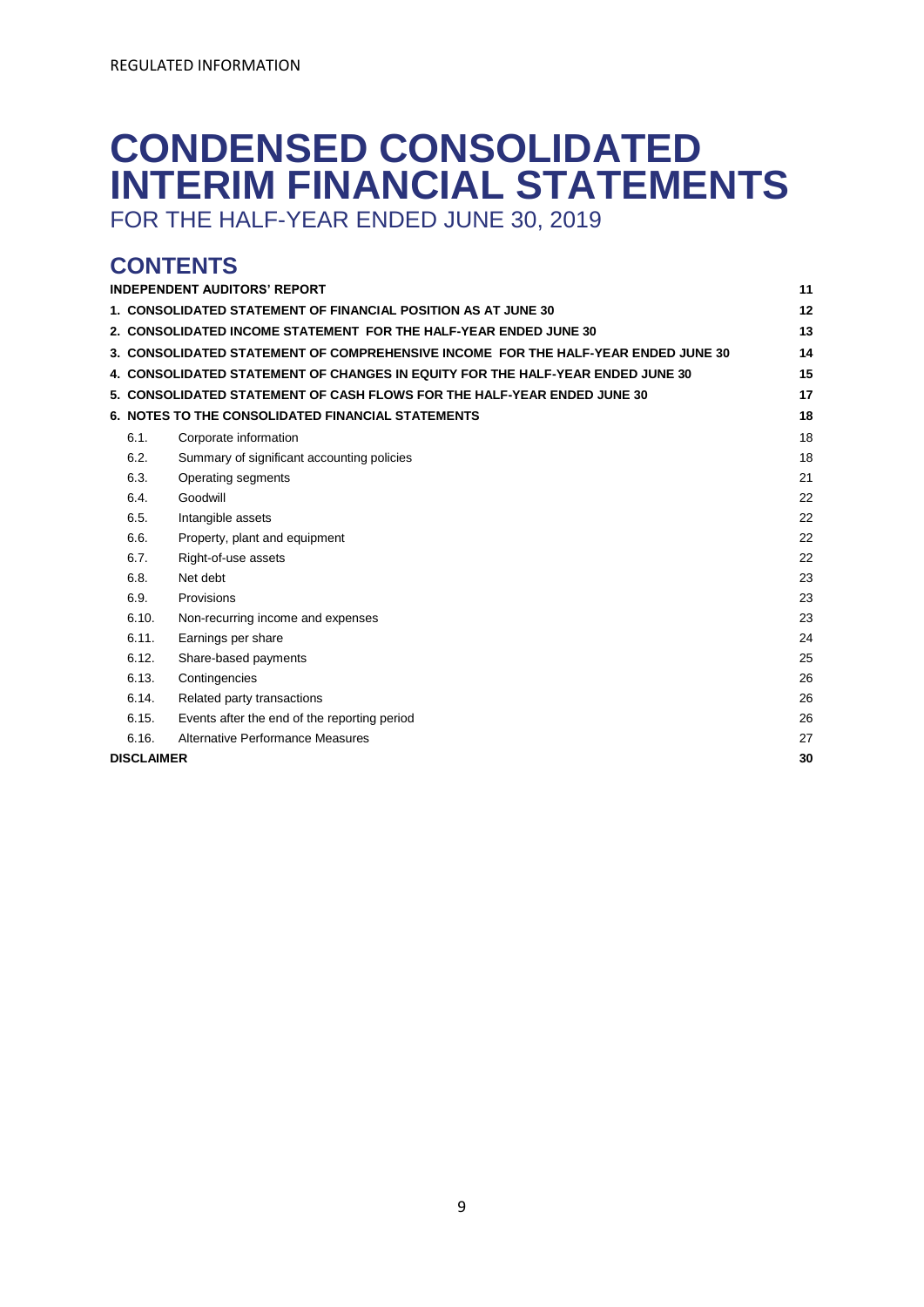# **STATEMENT OF THE BOARD OF DIRECTORS**

The Board of Directors of Ontex Group NV certifies in the name and on behalf of Ontex Group NV, that to the best of their knowledge,

- the Condensed Consolidated Interim Financial Statements, established in accordance with International Financial Reporting Standards ("IFRS") as adopted by the European Union, give a true and fair view of the assets, financial position and results of Ontex Group NV and of the entities included in the consolidation;
- the financial report presents a fair overview of the information that needs to be disclosed pursuant Article 12, paragraph 2 of the Royal Decree of November 14, 2007.

The amounts in this document are represented in millions of euros ( $\notin$  million), unless noted otherwise.

Due to rounding, numbers presented throughout these Condensed Consolidated Interim Financial Statements may not add up precisely to the totals provided and percentages may not precisely reflect the absolute figures.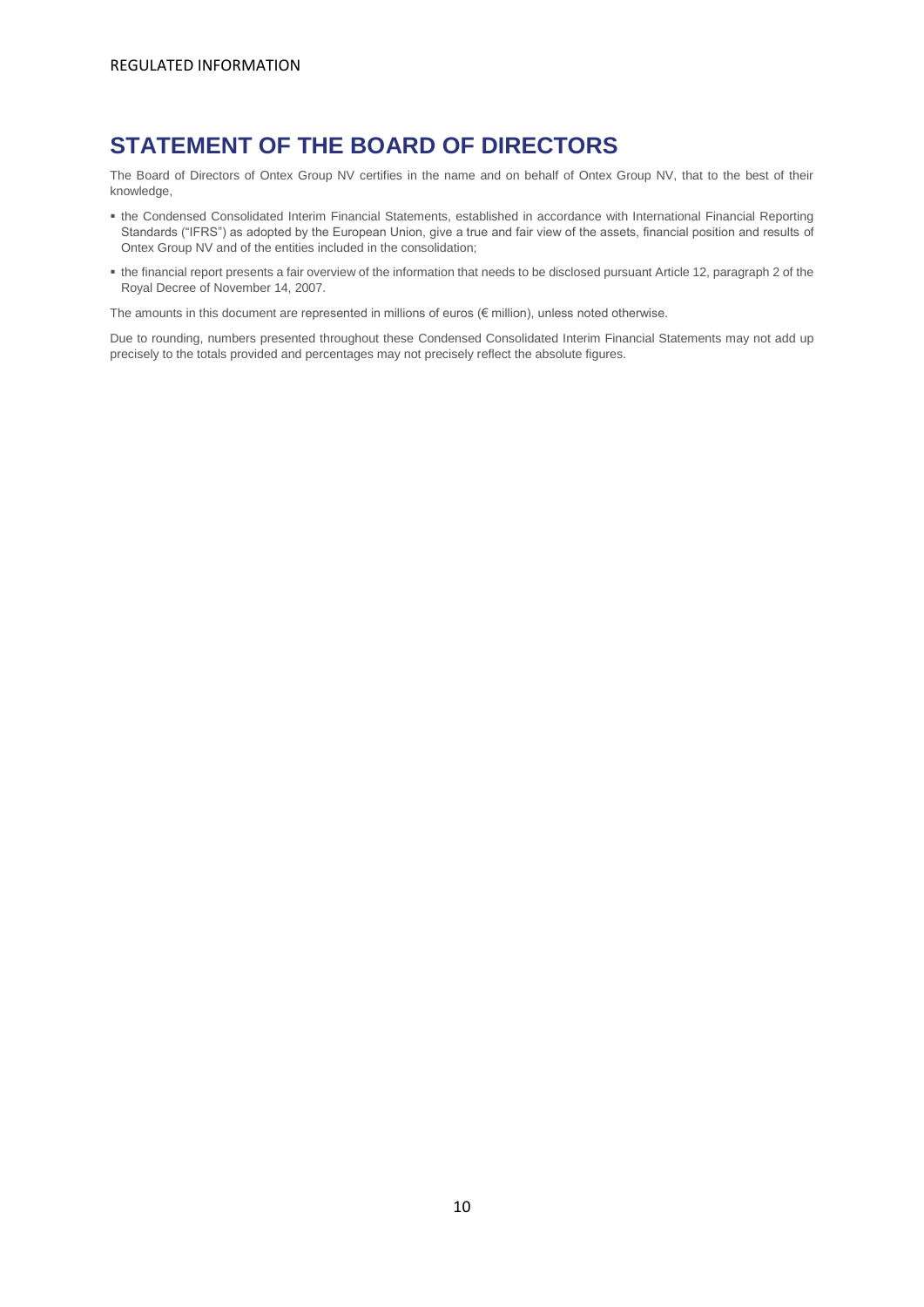# <span id="page-10-0"></span>**INDEPENDENT AUDITORS' REPORT**

STATUTORY AUDITOR'S REPORT ON REVIEW OF CONSOLIDATED CONDENSED FINANCIAL INFORMATION FOR THE PERIOD ENDED JUNE 30, 2019



**Ontex Group NV** Korte Keppestraat 23<br>B-9320 EREMBODEGEM

**To the Board of Directors** 

Statutory auditor's report on review of consolidated condensed interim financial information for the period ended 30 June 2019

#### Introduction

We have reviewed the accompanying consolidated statement of financial position of Ontex Group NV and its subsidiaries as of 30 June 2019 and the related consolidated income statement, the consolidated statements of comprehensive income, the consolidated statement of changes in equity and the consolidated statement of eash flows for the 6-month period then ended, as well as the explanatory notes. The board of directors is responsible for the preparation and presentation of this consolidated condensed financial information in accordance with IAS 34, as adopted by the European Union. Our responsibility is to express a conclusion on this consolidated condensed financial information based on our review.

#### **Scope of Review**

We conducted our review in accordance with International Standard on Review Engagements 2410, "Review of Interim Financial Information Performed by the Independent Auditor of the Entity." A review of interim financial information consists of making inquiries, primarily of persons responsible for financial and accounting matters, and applying analytical and other review procedures. A review is substantially less in scope than an audit conducted in accordance with International Standards on Auditing and, consequently, does not enable us to obtain assurance that we would become aware of all significant matters that might be identified in an audit. Accordingly, we do not express an audit opinion.

#### **Conclusion**

Based on our review, nothing has come to our attention that causes us to believe that the accompanying consolidated condensed interim financial information is not prepared, in all material respects, in accordance with IAS 34, as adopted by the European Union.

Gent, 30 July 2019

The statutory auditor PwC Reviseurs d'Entreprises scrl / Bedrijfsrevisoren cvba Represented by

Jeannes

Peter Opsomer Registered auditor

PuC Bedrijfsrevisoren cvba - PuC Reviseurs d'Entreprises scrl - Financial Assurance Services<br>Maatschappelijke zetel/Siège social: Wohave Garden, Wohavedal 18, B-1932 Sint-Stevens-Wohave<br>Vestigingseenheid/Unité d'établissem T: +32 (0)9 268 82 11, F: +32 (0)9 268 82 99, www.pwc.com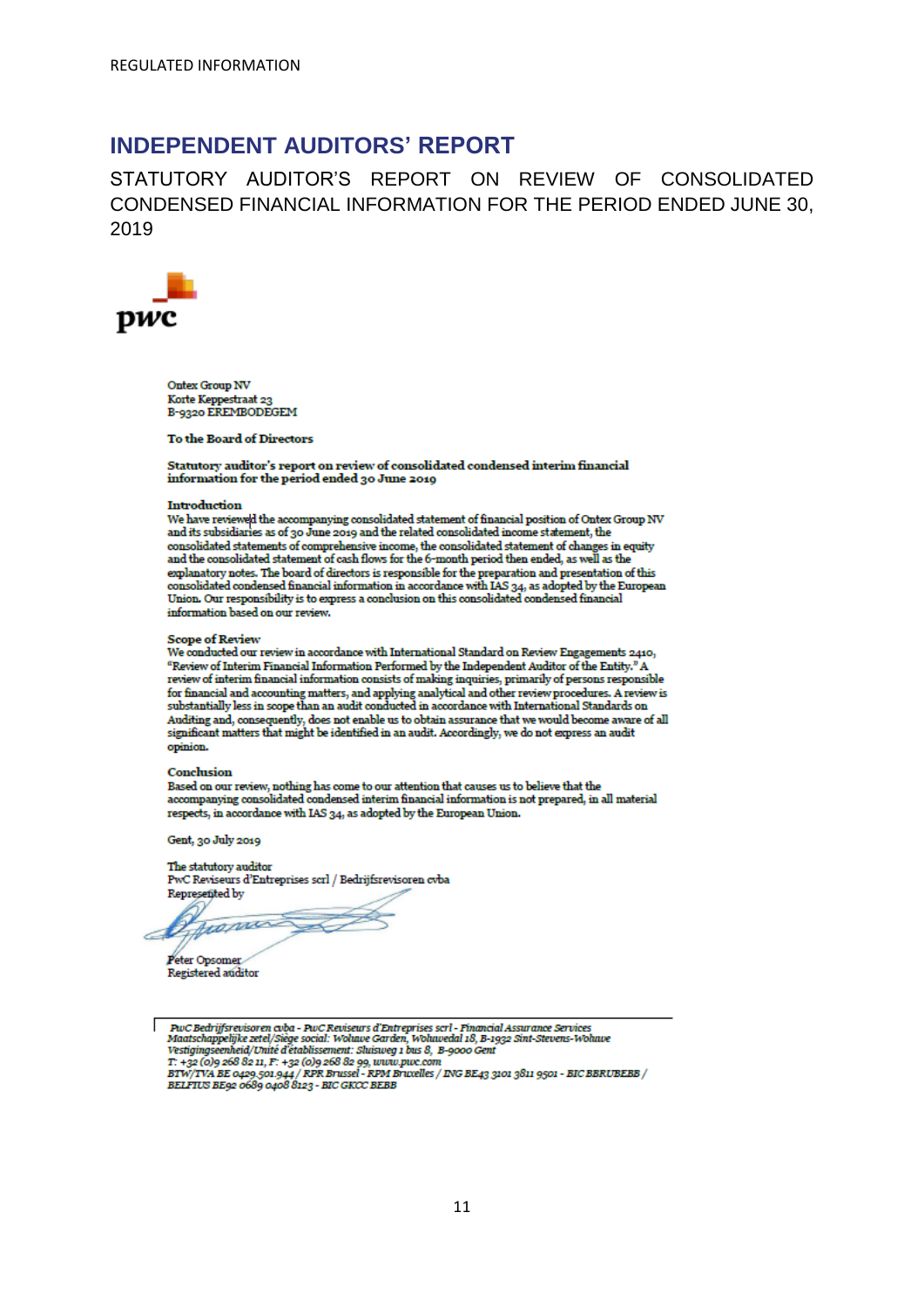# <span id="page-11-0"></span>**1. CONSOLIDATED STATEMENT OF FINANCIAL POSITION** AS AT JUNE 30

| <b>ASSETS</b>                                |             |               |                          |
|----------------------------------------------|-------------|---------------|--------------------------|
| in $\epsilon$ million                        | <b>Note</b> | June 30, 2019 | <b>December 31, 2018</b> |
| <b>Non-current Assets</b>                    |             |               |                          |
| Goodwill                                     | 6.4.        | 1,173.0       | 1,165.2                  |
| Intangible assets                            | 6.5.        | 50.2          | 51.8                     |
| Property, plant and equipment                | 6.6.        | 594.4         | 593.4                    |
| Right-of-use assets                          | 6.7.        | 154.2         | 6.5                      |
| Deferred tax assets                          |             | 29.8          | 26.5                     |
| Non-current receivables                      |             | 4.3           | 5.1                      |
|                                              |             | 2,005.9       | 1,848.5                  |
| <b>Current Assets</b>                        |             |               |                          |
| Inventories                                  |             | 338.1         | 365.9                    |
| Trade receivables                            |             | 337.3         | 355.4                    |
| Prepaid expenses and other receivables       |             | 64.7          | 69.1                     |
| Current tax assets                           |             | 14.3          | 12.5                     |
| Derivative financial assets                  |             | 1.9           | 3.6                      |
| Cash and cash equivalents                    | 6.8.        | 131.9         | 130.6                    |
| Non-current assets held for sale             | 6.6.        | 8.9           | 4.0                      |
|                                              |             | 897.1         | 941.1                    |
| <b>TOTAL ASSETS</b>                          |             | 2,903.0       | 2,789.6                  |
| <b>EQUITY AND LIABILITIES</b>                |             |               |                          |
| in $\epsilon$ million                        | <b>Note</b> | June 30, 2019 | December 31, 2018        |
| Equity attributable to owners of the Company |             |               |                          |
| Share capital & premium                      |             | 1,208.0       | 1,208.0                  |
| Treasury shares                              |             | (43.9)        | (42.1)                   |
| Cumulative translation reserves              |             | (174.5)       | (189.7)                  |
| Retained earnings and other reserves         |             | 176.4         | 208.0                    |
| <b>TOTAL EQUITY</b>                          |             | 1,166.0       | 1,184.2                  |
| <b>Non-current liabilities</b>               |             |               |                          |
| Employee benefit liabilities                 |             | 22.9          | 22.6                     |
| Interest-bearing debts                       | 6.8.        | 953.5         | 786.6                    |
| Deferred tax liabilities                     |             | 43.0          | 49.9                     |
| Other payables                               |             | 0.3           | 0.3                      |
|                                              |             | 1,019.7       | 859.4                    |
| <b>Current liabilities</b>                   |             |               |                          |
| Interest-bearing debts                       | 6.8.        | 77.2          | 104.0                    |
| Derivative financial liabilities             |             | 10.5          | 6.7                      |
| Trade payables                               |             | 480.4         | 501.0                    |
| Accrued expenses and other payables          |             | 42.6          | 31.8                     |
| Employee benefit liabilities                 |             | 45.5          | 47.9                     |
| <b>Current tax liabilities</b>               |             | 44.5          | 46.0                     |
| Provisions                                   | 6.9.        | 16.6          | 8.6                      |
|                                              |             | 717.3         | 746.0                    |
| <b>TOTAL LIABILITIES</b>                     |             | 1,737.0       | 1,605.4                  |
| TOTAL EQUITY AND LIABILITIES                 |             | 2,903.0       | 2,789.6                  |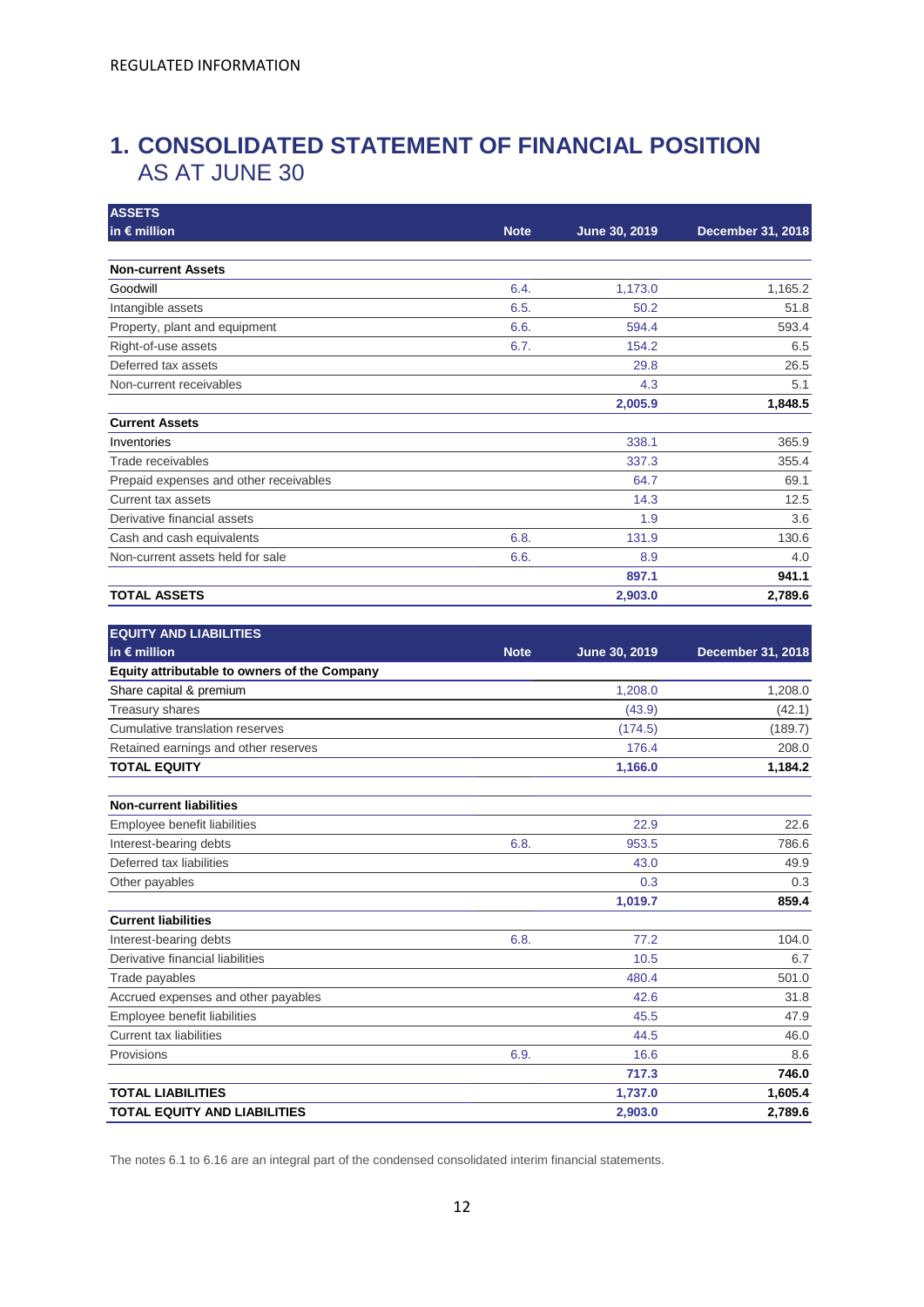# <span id="page-12-0"></span>**2. CONSOLIDATED INCOME STATEMENT**  FOR THE HALF-YEAR ENDED JUNE 30

|                                                                  |             | <b>First Half</b> |         |
|------------------------------------------------------------------|-------------|-------------------|---------|
| in $\epsilon$ million                                            | <b>Note</b> | 2019              | 2018    |
| Revenue                                                          | 6.3.        | 1,114.3           | 1,129.6 |
| Cost of sales                                                    |             | (820.3)           | (812.8) |
| <b>Gross Margin</b>                                              |             | 294.0             | 316.8   |
| Distribution expenses                                            |             | (101.3)           | (104.9) |
| Sales and marketing expenses                                     |             | (83.2)            | (81.2)  |
| General administrative expenses                                  |             | (40.6)            | (40.8)  |
| Other operating income/(expense), net                            |             | (0.2)             | (1.0)   |
| Income and expenses related to changes to Group structure        | 6.10.       | (34.8)            | (8.1)   |
| Income and expenses related to impairments and major litigations | 6.10.       | (4.8)             | (1.9)   |
| <b>Operating profit</b>                                          |             | 29.1              | 78.9    |
| Finance income                                                   |             | 1.2               | 1.6     |
| Finance costs                                                    |             | (19.4)            | (15.2)  |
| Net exchange differences relating to financing activities        |             | 0.4               | (0.5)   |
| Net finance cost                                                 |             | (17.8)            | (14.1)  |
| Profit before income tax                                         |             | 11.3              | 64.8    |
| Income tax expense                                               |             | (2.9)             | (14.2)  |
| Profit for the period from continuing operations                 |             | 8.4               | 50.6    |
| Profit for the period                                            |             | 8.4               | 50.6    |
| Profit attributable to:                                          |             |                   |         |
| Owners of the parent                                             |             | 8.4               | 50.6    |
| Profit for the period                                            |             | 8.4               | 50.6    |

Earnings per share:

|                                                                             |             | <b>First Half</b> |            |
|-----------------------------------------------------------------------------|-------------|-------------------|------------|
| lin €                                                                       | <b>Note</b> | 2019              | 2018       |
| Basic earnings per share                                                    | 6.11.       | 0.10              | 0.62       |
| Diluted earnings per share                                                  | 6.11        | 0.10              | 0.62       |
| Weighted average number of ordinary shares outstanding during the<br>period |             | 80.741.751        | 81,284,546 |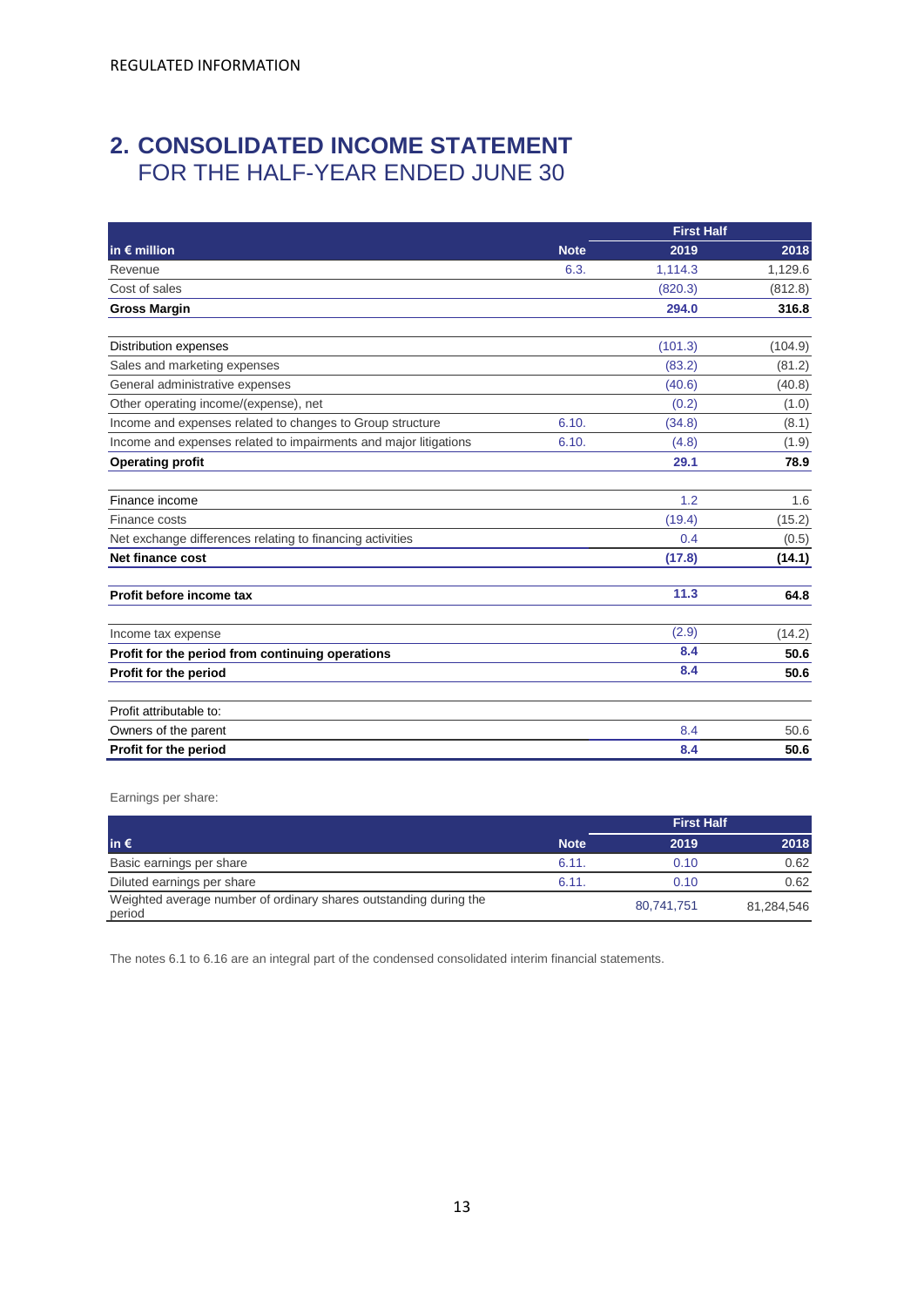# <span id="page-13-0"></span>**3. CONSOLIDATED STATEMENT OF COMPREHENSIVE INCOME**  FOR THE HALF-YEAR ENDED JUNE 30

|                                                                  | <b>First Half</b> |        |  |
|------------------------------------------------------------------|-------------------|--------|--|
| in $\epsilon$ million                                            | 2019              | 2018   |  |
| Profit for the period                                            | 8.4               | 50.6   |  |
| Other comprehensive income/(loss) for the period, after tax:     |                   |        |  |
| Items that will be reclassified subsequently to income statement |                   |        |  |
| Exchange differences on translating foreign operations           | 15.2              | (28.6) |  |
| Cash flow hedge                                                  | (3.4)             | 1.8    |  |
| Other comprehensive income/(loss) for the period, net of tax     | 11.8              | (26.9) |  |
| Total comprehensive income for the period                        | 20.2              | 23.7   |  |
| Total comprehensive income attributable to:                      |                   |        |  |
| Owners of the parent                                             | 20.2              | 23.7   |  |
| Total comprehensive income for the period                        | 20.2              | 23.7   |  |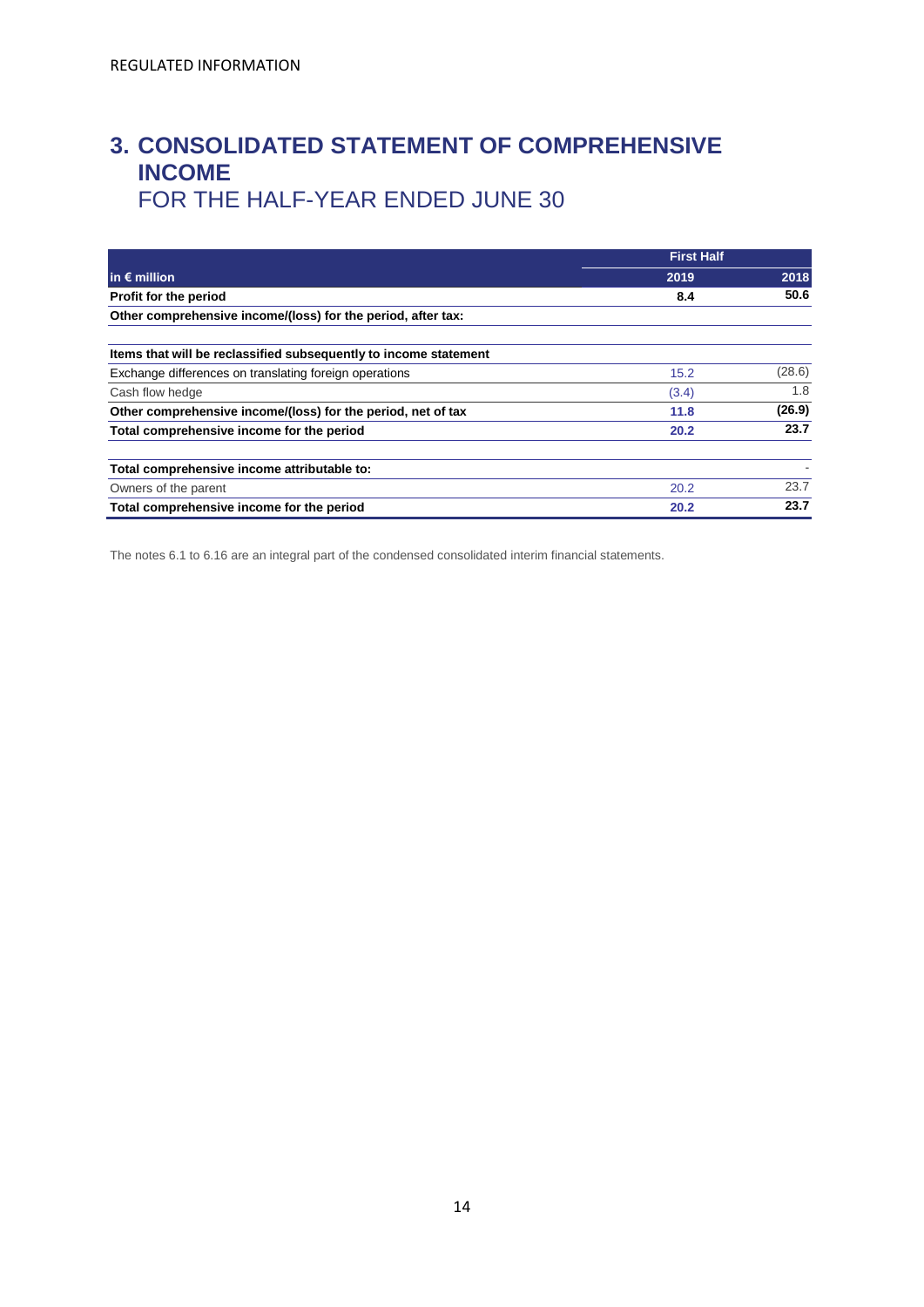# <span id="page-14-0"></span>**4. CONSOLIDATED STATEMENT OF CHANGES IN EQUITY** FOR THE HALF-YEAR ENDED JUNE 30

|                                                                          |                            | Attributable to equity holders of the Company |                         |                                  |                                                     |                                                      |                        |
|--------------------------------------------------------------------------|----------------------------|-----------------------------------------------|-------------------------|----------------------------------|-----------------------------------------------------|------------------------------------------------------|------------------------|
| in $\epsilon$ million                                                    | <b>Number of</b><br>shares | <b>Share</b><br>capital                       | <b>Share</b><br>premium | <b>Treasury</b><br><b>shares</b> | <b>Cumulative</b><br>translation<br><b>reserves</b> | <b>Retained</b><br>earnings<br>and other<br>reserves | <b>Total</b><br>equity |
| <b>Balance at</b><br>December 31, 2018                                   | 82,347,218                 | 795.2                                         | 412.8                   | (42.1)                           | (189.7)                                             | 208.0                                                | 1,184.2                |
| Restatement<br>opening balance<br>(IFRS 16)                              |                            |                                               |                         |                                  |                                                     | (1.0)                                                | (1.0)                  |
| Restatement<br>opening balance<br>(IFRIC 23)                             |                            |                                               |                         |                                  |                                                     | (2.5)                                                | (2.5)                  |
| <b>Restated balance</b><br>at December 31,<br>2018                       | 82,347,218                 | 795.2                                         | 412.8                   | (42.1)                           | (189.7)                                             | 204.5                                                | 1,180.6                |
| <b>Transactions with</b><br>owners at the level<br>of Ontex Group<br>NV: |                            |                                               |                         |                                  |                                                     |                                                      |                        |
| Share-based<br>payments                                                  | L,                         | L.                                            |                         | 1.5                              | $\overline{a}$                                      | 0.7                                                  | 2.2                    |
| <b>Dividends</b>                                                         | L.                         | ä,                                            |                         | $\mathbf{r}$                     | $\overline{\phantom{a}}$                            | (33.8)                                               | (33.8)                 |
| Treasury shares                                                          | ä,                         | ÷,                                            | ä,                      | (3.3)                            | $\blacksquare$                                      | $\overline{\phantom{a}}$                             | (3.3)                  |
| <b>Total transactions</b><br>with owners 2019                            | L.                         | L,                                            | ٠                       | (1.8)                            | ٠                                                   | (33.1)                                               | (34.8)                 |
| Comprehensive<br>income:                                                 |                            |                                               |                         |                                  |                                                     |                                                      |                        |
| Profit for the<br>period                                                 |                            |                                               |                         |                                  |                                                     | 8.4                                                  | 8.4                    |
| Other<br>comprehensive<br>income:                                        |                            |                                               |                         |                                  |                                                     |                                                      |                        |
| Exchange<br>differences on<br>translating foreign<br>operations          |                            |                                               |                         |                                  | 15.2                                                |                                                      | 15.2                   |
| Cash flow hedges                                                         | ä,                         | L.                                            |                         | ÷.                               |                                                     | (3.4)                                                | (3.4)                  |
| <b>Total other</b><br>comprehensive<br>income / (loss)                   |                            |                                               |                         |                                  | 15.2                                                | (3.4)                                                | 11.8                   |
| <b>Balance at June</b><br>30, 2019                                       | 82,347,218                 | 795.2                                         | 412.8                   | (43.9)                           | (174.5)                                             | 176.4                                                | 1,166.0                |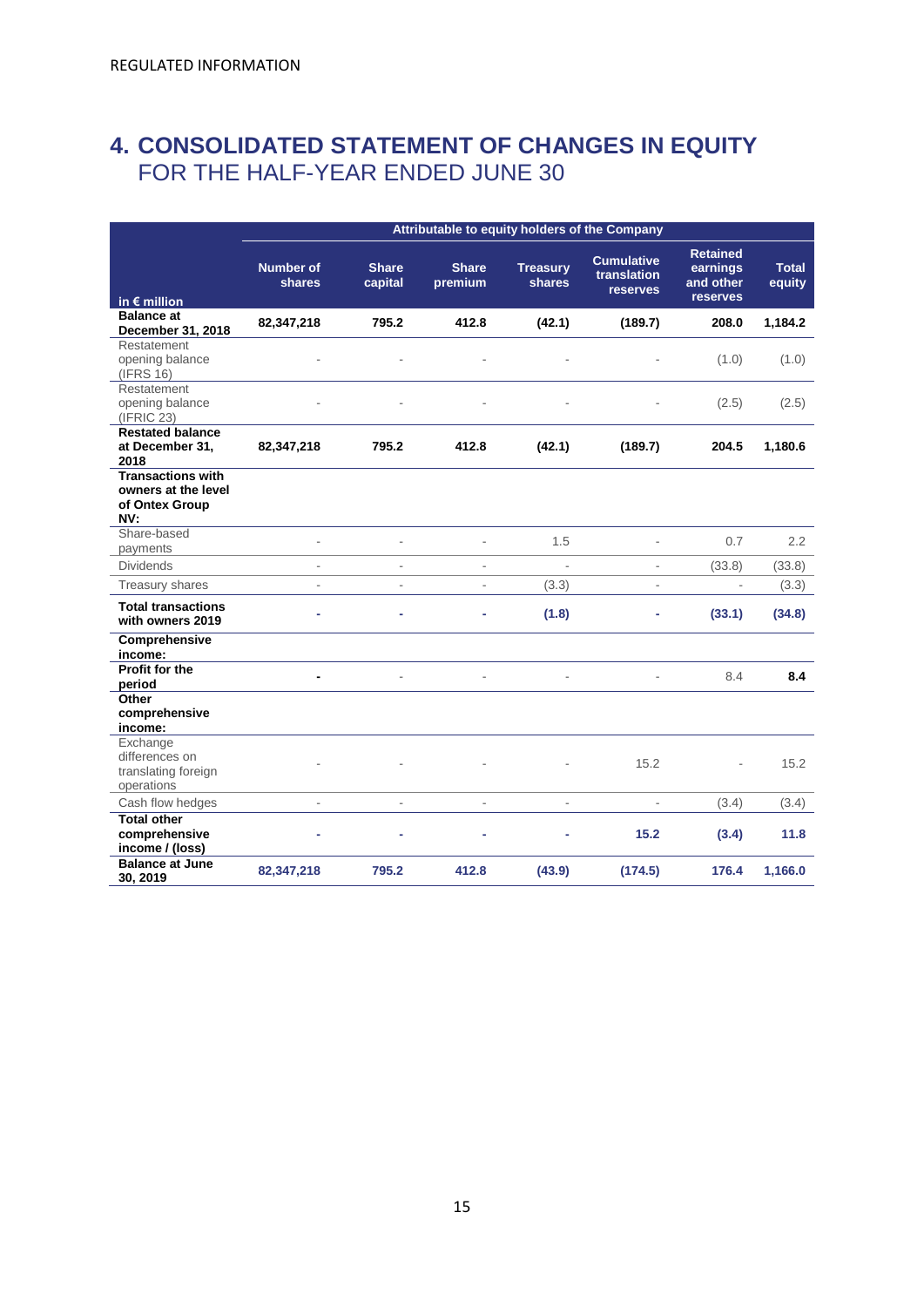|                                                                                 | Attributable to equity holders of the Company |                          |                              |                           |                                                     |                                                      |                        |
|---------------------------------------------------------------------------------|-----------------------------------------------|--------------------------|------------------------------|---------------------------|-----------------------------------------------------|------------------------------------------------------|------------------------|
| in $\epsilon$ million                                                           | <b>Number of</b><br>shares                    | <b>Share</b><br>capital  | <b>Share</b><br>premium      | <b>Treasury</b><br>shares | <b>Cumulative</b><br>translation<br><b>reserves</b> | <b>Retained</b><br>earnings<br>and other<br>reserves | <b>Total</b><br>equity |
| <b>Balance at</b><br>December 31,<br>2017                                       | 82,347,218                                    | 795.2                    | 412.8                        | (31.3)                    | (158.9)                                             | 160.2                                                | 1,178.0                |
| <b>Transactions with</b><br>owners at the<br>level of Ontex<br><b>Group NV:</b> |                                               |                          |                              |                           |                                                     |                                                      |                        |
| Share-based<br>payments                                                         |                                               |                          |                              |                           |                                                     | 1.1                                                  | 1.1                    |
| <b>Dividends</b>                                                                | ٠                                             | $\overline{\phantom{a}}$ | $\overline{\phantom{a}}$     | ٠                         | $\overline{\phantom{a}}$                            | (48.8)                                               | (48.8)                 |
| Treasury shares                                                                 |                                               | $\overline{\phantom{a}}$ | $\overline{\phantom{a}}$     | (11.0)                    | ÷.                                                  | (0.1)                                                | (11.1)                 |
| <b>Total transactions</b><br>with owners 2018                                   |                                               |                          | $\qquad \qquad \blacksquare$ | (11.0)                    |                                                     | (47.8)                                               | (58.8)                 |
| Comprehensive<br>income:                                                        |                                               |                          |                              |                           |                                                     |                                                      |                        |
| Profit for the<br>period                                                        |                                               |                          |                              |                           |                                                     | 50.6                                                 | 50.6                   |
| Other<br>comprehensive<br>income:                                               |                                               |                          |                              |                           |                                                     |                                                      |                        |
| Exchange<br>differences on<br>translating foreign<br>operations                 |                                               |                          |                              |                           | (28.6)                                              |                                                      | (28.6)                 |
| Cash flow hedges                                                                |                                               | $\overline{\phantom{a}}$ | ÷.                           | ä,                        |                                                     | 1.8                                                  | 1.8                    |
| <b>Total other</b><br>comprehensive<br>income / (loss)                          |                                               |                          | ۰                            | ۰                         | (28.6)                                              | 1.8                                                  | (26.9)                 |
| <b>Balance at June</b><br>30, 2018                                              | 82,347,218                                    | 795.2                    | 412.8                        | (42.3)                    | (187.5)                                             | 164.7                                                | 1,142.9                |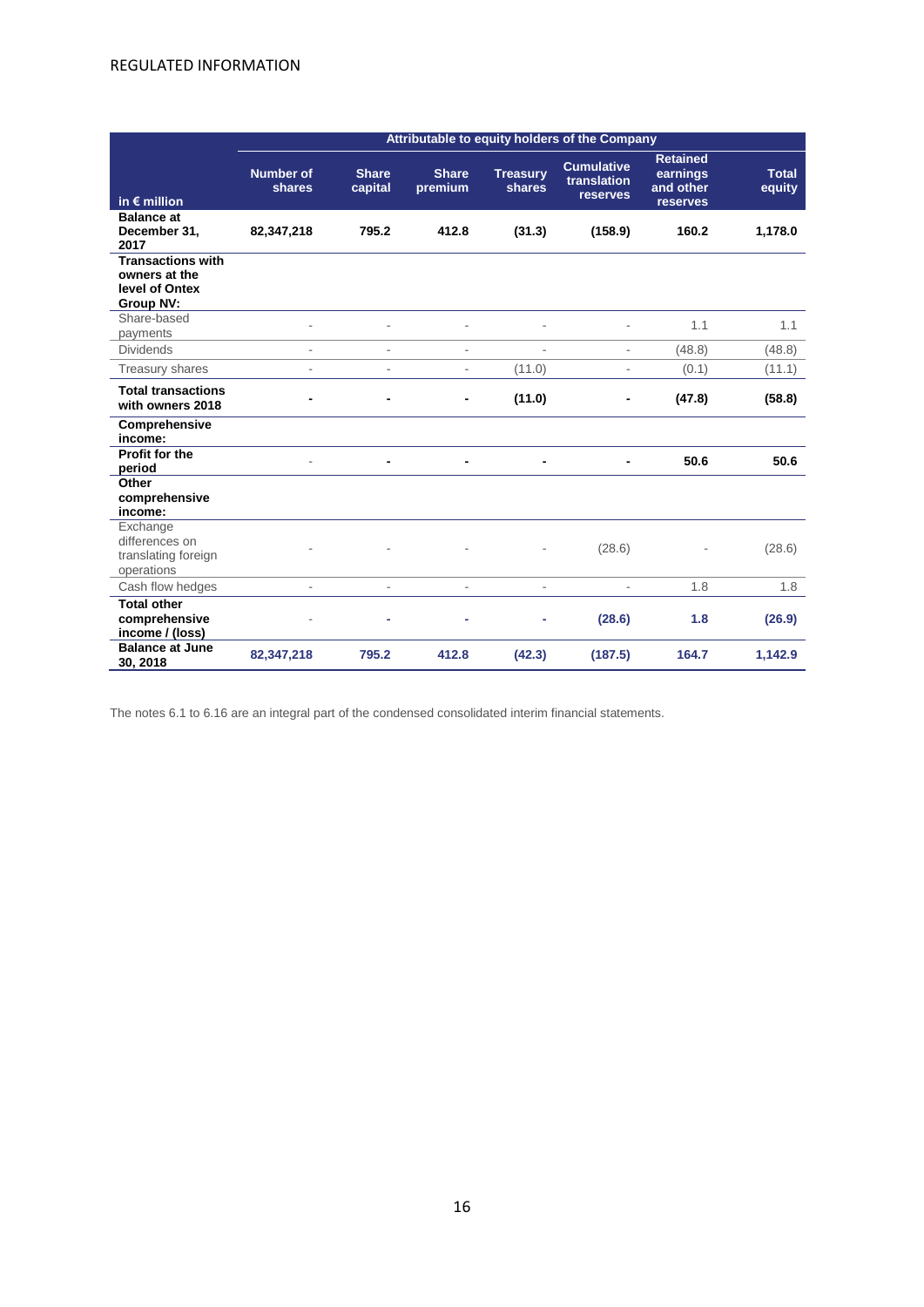# <span id="page-16-0"></span>**5. CONSOLIDATED STATEMENT OF CASH FLOWS** FOR THE HALF-YEAR ENDED JUNE 30

|                                                                                  | <b>First Half</b> |                 |  |
|----------------------------------------------------------------------------------|-------------------|-----------------|--|
| in $\epsilon$ million                                                            | 2019              | 2018            |  |
| <b>CASH FLOWS FROM OPERATING ACTIVITIES</b>                                      |                   |                 |  |
| <b>Profit for the period</b>                                                     | 8.4               | 50.6            |  |
| Adjustments for:                                                                 |                   |                 |  |
| Income tax expense                                                               | 2.9               | 14.2            |  |
| Depreciation and amortization                                                    | 42.4              | 28.8            |  |
| (Profit) / loss on disposal of property, plant and equipment                     | 2.3               | 1.1             |  |
| Provisions (including employee benefit liabilities)                              | 10.4              | 2.7             |  |
| (Gain) / loss on earn-out liabilities                                            |                   | 0.5             |  |
| Net finance cost                                                                 | 17.8              | 14.1            |  |
| Changes in working capital:                                                      |                   |                 |  |
| Inventories                                                                      | 30.4              | (13.7)          |  |
| Trade and other receivables and prepaid expenses                                 | 26.9              | (0.8)           |  |
| Trade and other payables and accrued expenses                                    | (14.1)            | (6.4)           |  |
| Employee benefit liabilities                                                     | (2.6)             | (0.6)           |  |
| Cash from operating activities before taxes                                      | 124.8             | 90.5            |  |
| Income taxes paid                                                                | (20.2)            | (21.5)          |  |
| NET CASH GENERATED FROM OPERATING ACTIVITIES                                     | 104.6             | 69.0            |  |
|                                                                                  |                   |                 |  |
| <b>CASH FLOWS FROM INVESTING ACTIVITIES</b>                                      |                   |                 |  |
| Purchases of property, plant and equipment and intangible assets                 | (39.6)            | (39.0)          |  |
| Proceeds from disposal of property, plant and equipment and<br>intangible assets | 0.4               | 1.5             |  |
| Commitments from business combinations                                           |                   | (0.3)           |  |
| <b>NET CASH USED IN INVESTING ACTIVITIES</b>                                     | (39.2)            | (37.8)          |  |
| <b>CASH FLOWS FROM FINANCING ACTIVITIES</b>                                      |                   |                 |  |
| Proceeds from borrowings                                                         | 47.8              | 50.8            |  |
|                                                                                  | (69.7)            |                 |  |
| Repayment of borrowings<br>Interests paid                                        | (16.1)            | (31.5)<br>(9.1) |  |
| Interests received                                                               | 1.2               | 1.7             |  |
| Cost of refinancing & other costs of financing                                   | (2.5)             |                 |  |
| Realized foreign exchange (losses)/gains on financing activities                 | 1.1               | (2.3)<br>(1.2)  |  |
| Derivative financial assets                                                      | (0.6)             | (1.2)           |  |
| Dividends paid                                                                   | (26.2)            | (38.6)          |  |
| <b>NET CASH GENERATED FROM / (USED IN) FINANCING</b>                             |                   |                 |  |
| <b>ACTIVITIES</b>                                                                | (65.0)            | (31.4)          |  |
| NET INCREASE/(DECREASE) IN CASH AND CASH<br><b>EQUIVALENTS</b>                   | 0.4               | (0.2)           |  |
|                                                                                  |                   |                 |  |
| CASH AND CASH EQUIVALENTS AT THE BEGINNING OF<br>THE PERIOD                      | 130.6             | 118.5           |  |
| Effects of exchange rate changes on cash and cash equivalents                    | 1.0               |                 |  |
| CASH AND CASH EQUIVALENTS AT THE END OF THE<br><b>PERIOD</b>                     | 131.9             | 118.3           |  |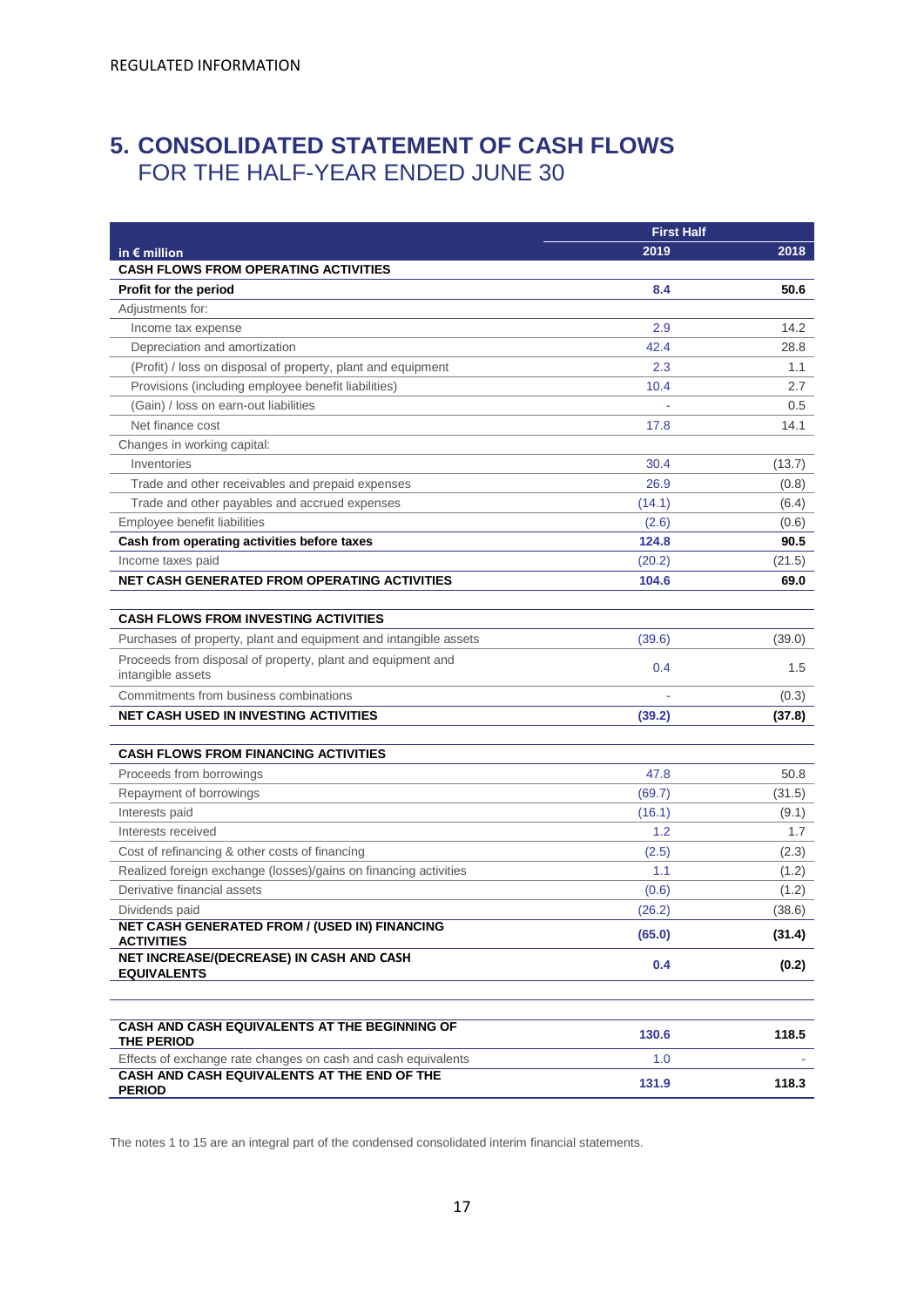# <span id="page-17-0"></span>**6. NOTES TO THE CONDENSED CONSOLIDATED INTERIM FINANCIAL STATEMENTS**

# <span id="page-17-1"></span>**6.1. CORPORATE INFORMATION**

The condensed consolidated interim financial statements of Ontex Group NV (the 'Group' or 'Ontex') for the first six months ended June 30, 2019 were authorized for issue in accordance with a resolution of the Board on July 30, 2019.

#### **6.1.1. Legal status**

Ontex Group is a limited-liability company incorporated in the form of a *naamloze vennootschap* under Belgian law. Ontex Group has its registered office at Korte Keppestraat 21, 9320 Erembodegem (Aalst), Belgium. The shares of Ontex Group are listed on the regulated market of Euronext Brussels.

# <span id="page-17-2"></span>**6.2. SUMMARY OF SIGNIFICANT ACCOUNTING POLICIES**

#### **6.2.1. Basis of preparation**

The condensed consolidated interim financial statements of the Group for the half year ended June 30, 2019 have been prepared in accordance with IAS 34 – *Interim Financial Reporting*, as adopted by the European Union. They do not include all the information required for the preparation of the annual consolidated financial statements and should be read in conjunction with the audited consolidated financial statements for the year ended December 31, 2018 of Ontex Group NV, that can be found on the website: http://www.ontexglobal.com.

The amounts in this document are presented in € millions, unless noted otherwise. In most of the tables of this report, amounts are shown in € million for reasons of transparency. This may give rise to rounding differences in the tables presented in the report.

This report has been prepared in Dutch and translated into English. In the case of discrepancies between the two versions, the Dutch version will prevail.

A summary of the significant accounting policies can be found in the audited consolidated financial statements for the year ended December 31, 2018 of Ontex Group NV that can be found in the Integrated Annual Report 2018 on the website (http://www.ontexglobal.com), from page 93 through page 103. The accounting policies have been consistently applied to all the periods presented.

The accounting policies used to prepare the condensed consolidated interim financial statements for the period from January 1, 2019 to June 30, 2019 are consistent with those applied in the audited consolidated financial statement for the year ended December 31, 2018 of Ontex Group NV, except for the introduction of the new requirements applied to lease agreements as a result of the application of IFRS 16 – *Leases*:

#### **Leases**

The Group leases several properties, machinery, vehicles and IT equipment. Leases are recognized as a right-of-use asset and corresponding liability at the date of which the leased asset is available for use by the Group.

Assets and liabilities arising from a lease are initially measured on a present value basis. Lease liabilities include the net present value of the following lease payments:

- fixed payments (less any lease incentives),
- variable lease payments that are based on an index or rate,
- the exercise price of a purchase option if the group is reasonably certain to exercise that option, and
- payments of penalties for terminating the lease, if the lease term reflects the group exercising that option.

Lease payments to be made under reasonably certain extension options are also included in the measurement of the liability.

The lease payments are discounted using the interest rate implicit in the lease, if that rate can be readily determined, or the Group's incremental borrowing rate, i.e. the rate of interest that a lessee would have to pay to borrow over a similar term, and with a similar security, the funds necessary to obtain an asset of a similar value to the right-of-use asset in a similar economic environment.

The group is exposed to potential future increases in variable lease payments based on an index or rate, which are not included in the lease liability until they take effect. When adjustments to lease payments based on an index or rate take effect, the lease liability is reassessed and adjusted against the right-of-use asset.

Each lease payment is allocated between the liability and finance charges so as to achieve a constant rate on the remaining balance of the liability. Finance expenses are recognized immediately in profit or loss, unless they are directly attributable to qualifying assets, in which case they are capitalized.

Right-of-use assets are measured at cost comprising the following: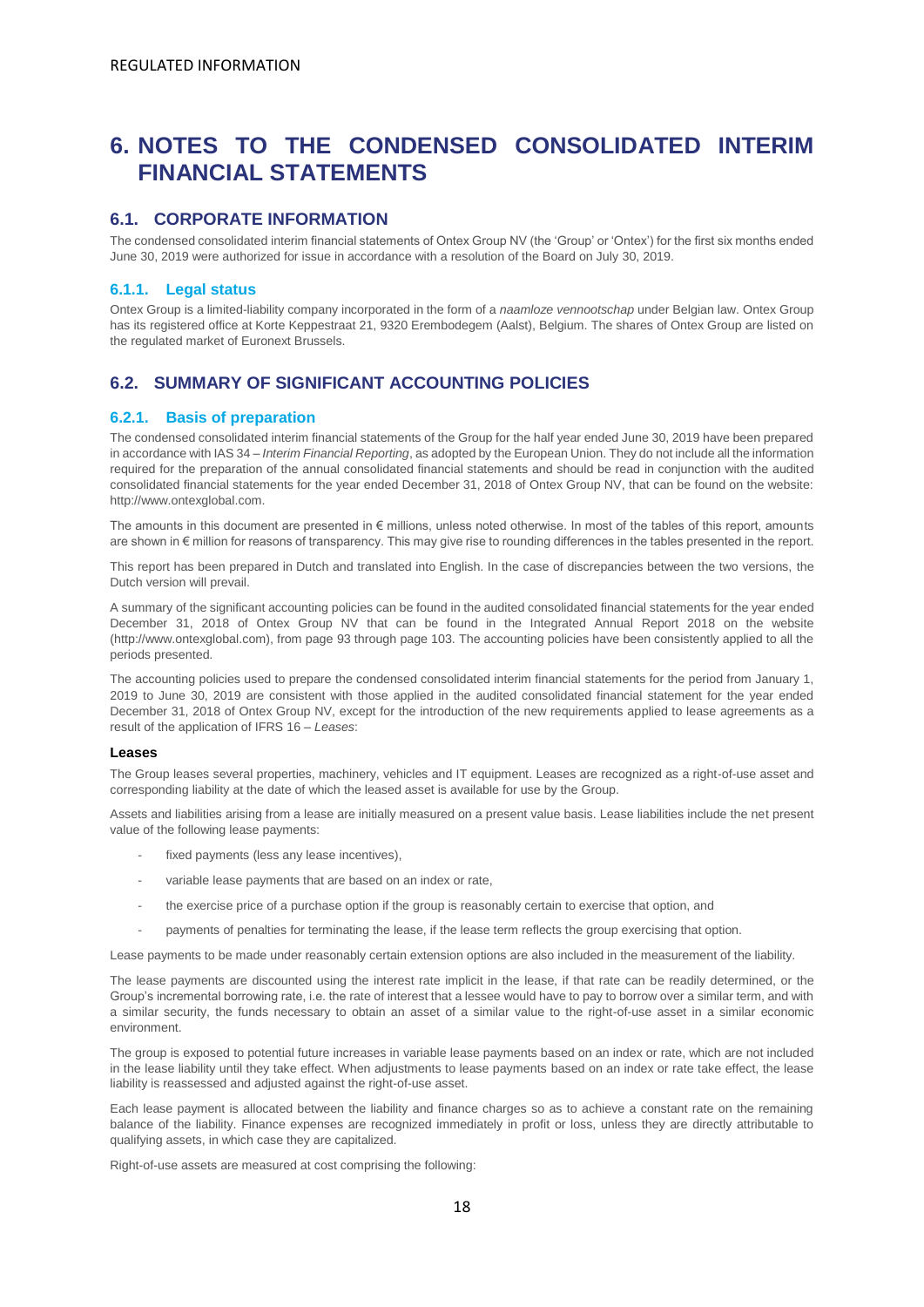- the amount of the initial measurement of lease liability,
- any lease payments made at or before the commencement date less any lease incentives received,
- any initial direct costs, and
- an estimate of the costs related to the dismantling and removal of the underlying asset.

If it is reasonably certain that the Group will exercise a purchase option, the asset shall be depreciated on a straight-line basis over its useful life. In all other circumstances the asset is depreciated on a straight-line basis over the shorter of the useful life of the asset or the lease term.

For short-term leases (lease term of 12 months or less) or leases of low-value items (mainly IT equipment and small office furniture) to which the Group applies the recognition exemptions available in IFRS 16, lease payments are recognised on a straight-line basis as an expense over the lease term.

Some property leases contain variable payment terms that are linked to the use of the property (mainly warehouses). Variable lease payments that depend on the use are recognised in profit or loss in the period in which the condition that triggers those payments occurs.

#### **IFRS accounting standards to be adopted as from 2019**

The following relevant new standards and amendments to existing standards have been published and are mandatory for the first time for the financial periods beginning on or after January 1, 2019:

IFRS 16 – *Leases* (effective January 1, 2019): IFRS 16 supersedes IAS 17 – *Leases* and related interpretations. For lessees, IFRS 16 requires most leases to be recognized on-balance (under a single model), eliminating the distinction between operating and finance leases. In accordance with the new standard, the lessee will recognize assets and liabilities for the rights and obligations created by leases. The standard increases interest-bearing liabilities and non-current assets (new class "Right-of-use assets") in the consolidated financial statements of the Ontex Group. In addition, the rental expenses recognized in profit or loss will decrease and depreciation and amortization as well as interest expenses will increase. As a result of these impacts, EBITDA will be impacted significantly. However, operating result and net result (profit of the period) will only be impacted to a limited extent.

Amendments to IAS 19 – *Employee Benefits* (effective January 1, 2019): The amendments clarify that if a plan amendment, curtailment or settlement occurs, it is now mandatory that the current service cost and the net interest for the period after the remeasurement are determined using the assumptions used for the remeasurement.

Annual improvements 2015-2017 (effective January 1, 2019): The Improvements contain amendments to four standards as a result of the IASB's annual improvements project. Amendments to IFRS 3 – *Business Combinations* and IFRS 11 – *Joint Arrangements* clarify the definition of a business and the accounting for previously held interests. The amendment to IAS 12 – *Income Taxes* clarify that all income tax consequences of dividends (i.e. distribution of profits) should be recognized in profit or loss, regardless of how the tax arises and finally, the amendment to IAS 23 – *Borrowing Costs* clarify the accounting for specific borrowings which remain outstanding after the related asset is ready for its intended use or sale.

IFRIC 23 – *Uncertainty over Income Tax Treatments* (effective January 1, 2019): This Interpretation sets out how to determine the accounting tax position when there is uncertainty over income tax treatments. The Group has performed an assessment of its uncertain tax positions and the application of IFRIC 23 is not anticipated to have a significant impact on the future consolidated financial statements. The Group applies these new guidelines retrospectively with the cumulative effect of initially applying the interpretation recognized on January 1, 2019 (modified retrospective approach) in accordance with the transition requirements of IFRIC 23. As such, the Group restated its opening balance of equity as a result of initially applying the principles of IFRIC 23 for an amount of € 2.5 million.

The above-mentioned standards did not have an impact on the financial statements, except for IFRIC 23 (see impact above) and IFRS 16:

The Ontex Group applies the new guidelines for lease accounting retrospectively with the cumulative effect of initially applying the standard recognized on January 1, 2019 (modified retrospective approach) in accordance with the transition requirements of IFRS 16. The comparative statements will not be restated.

Upon transition, the Group uses following practical expedients authorized by the standard:

- Applying a single discount rate to a portfolio of leases with reasonably similar characteristics;
- Excluding initial direct costs from the measurement of the right-of-use asset at the date of initial application;
- Using hindsight, such as in determining the lease term if the contract contains options to extend or terminate the lease;
- Not reassessing whether a contract is, or contains, a lease at the date of initial application, for contracts entered into before January 1, 2019.

Following the adoption of IFRS 16, the Group has changed its accounting policy for leases. The new policy is described above.

The impact of the changes in accounting policies impacts only the opening balance of equity (reversal of operating lease incentives recognized previously as deferred income) and the opening balance of the statement of financial position. As a result of the application of the revised accounting policies due to the application of IFRS 16 on a modified retrospective basis, the Group recognized lease liabilities for an amount of € 147.9 million relating to leases previously classified as operating leases under IAS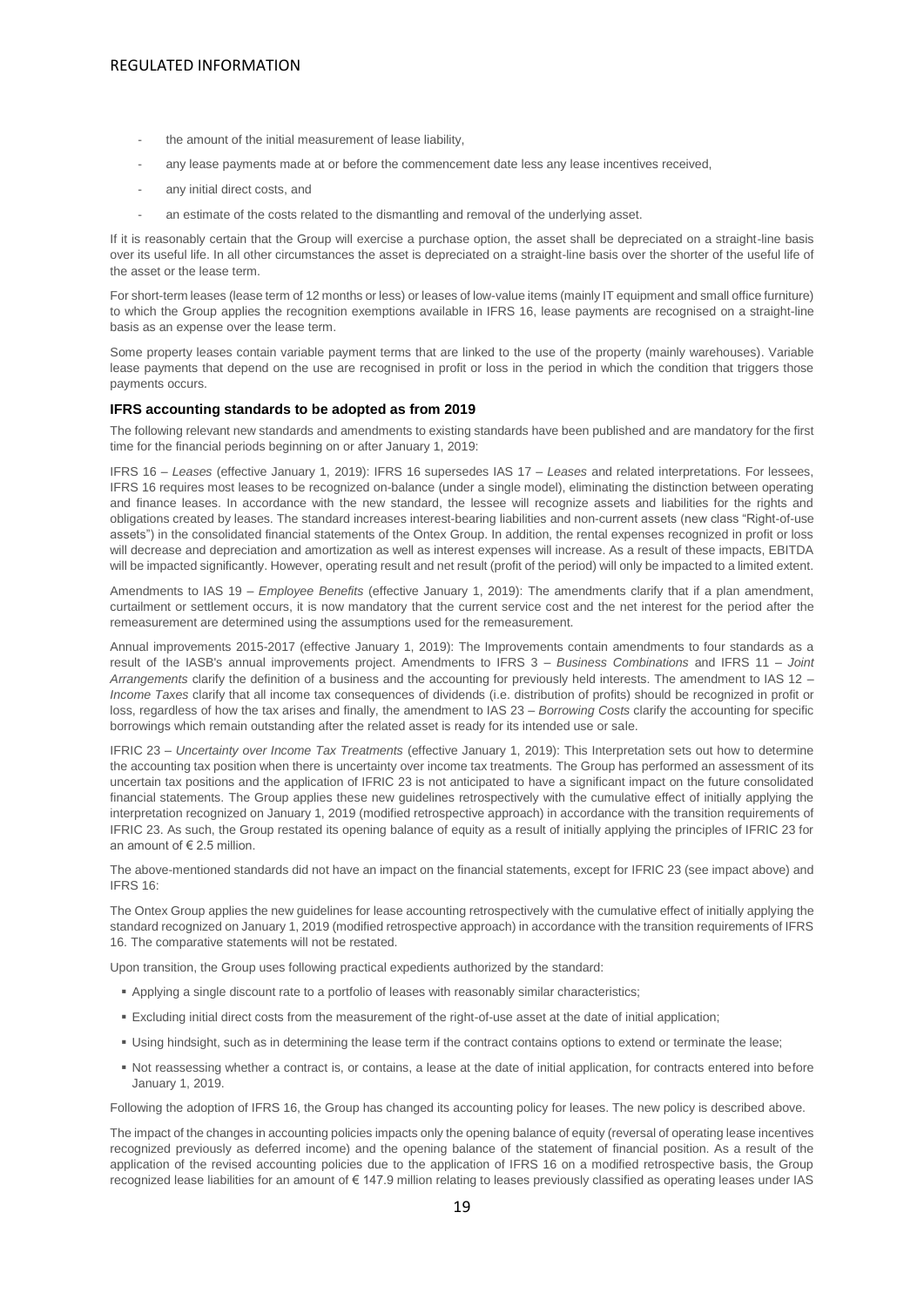17. These liabilities were measured at the present value of the remaining lease payments, discounted using the Group's incremental borrowing rate as of 1 January 2019.

The related right-of-use assets were measured at the amount equal to the lease liability, adjusted for the outstanding balance of accrued rental expenses and an initial estimate of restoration and dismantling costs amounting to € 0.3 million and the outstanding balance of assets relating to favourable lease contracts acquired as part of past business combinations.

Leases classified under IAS 17 as finance leases were previously presented a part of property, plant and equipment (2018: € 6.5 million) and are, as from 2019, presented as part of the new line item "Right-of-use assets" in the statement of financial position. No contracts have been assessed to be onerous at transition date.

The weighted average incremental borrowing rate used at transition date is 4.56%.

Following table presents a reconciliation between the note disclosing the non-cancellable lease commitments as reported in the 2018 consolidated financial statements and the lease liabilities recognized at transition date:

| in $\epsilon$ million                                                                    |        |
|------------------------------------------------------------------------------------------|--------|
|                                                                                          |        |
| Operating lease commitment as disclosed in the 2018 consolidated financial<br>statements | 160.9  |
| Recognition exemption                                                                    |        |
| Short term leases                                                                        | (1.6)  |
| Leases of low value assets                                                               | (5.1)  |
| Contracts excluded as not in scope of IFRS 16                                            | (1.0)  |
| Extension and termination options reasonably certain to be exercised                     | 28.0   |
| Total lease commitments in scope of IFRS 16 per December 31, 2018                        | 181.2  |
| Discounted using the incremental borrowing rate at January 1, 2019                       | (33.3) |
| Lease liabilities recognized at January 1, 2019                                          | 147.9  |

#### **Relevant IFRS accounting pronouncements to be adopted as from 2020 onwards**

A number of new standards, amendments to existing standards and annual improvement cycles have been published and are mandatory for the first time for reporting periods beginning on or after January 1, 2020 and have not been early adopted. Those which may be the most relevant to the Ontex Group's consolidated financial statements are set out below.

Amendments to IFRS 3 – *Definition of a Business* (effective January 1, 2020, but not yet endorsed in EU): The amendments aim to assist companies to determine whether it has acquired a business or a group of assets.

Amendments to IAS 1 and IAS 8 – *Definition of Material* (effective January 1, 2020, but not yet endorsed in EU): The amendments clarify the definition of "material" and to align the definition used in the Conceptual Framework and the standards.

#### **6.2.2. Measurement in the consolidated financial statements**

Revenues and costs that are incurred unevenly during the financial year are anticipated or deferred in the interim report only if it would be also appropriate to anticipate or defer such revenues and costs at the end of the financial year.

#### **6.2.3. Critical accounting estimates and judgments**

The preparation of interim financial statements requires management to make judgments, estimates and assumptions that affect the application of accounting policies and the reported amounts of assets and liabilities, income and expense. Actual results may differ from these estimates.

In preparing these condensed consolidated interim financial statements, the significant judgments made by management in applying the Group's accounting policies and the key sources of estimation uncertainty were the same as those that applied to the consolidated financial statements for the year ended December 31, 2018.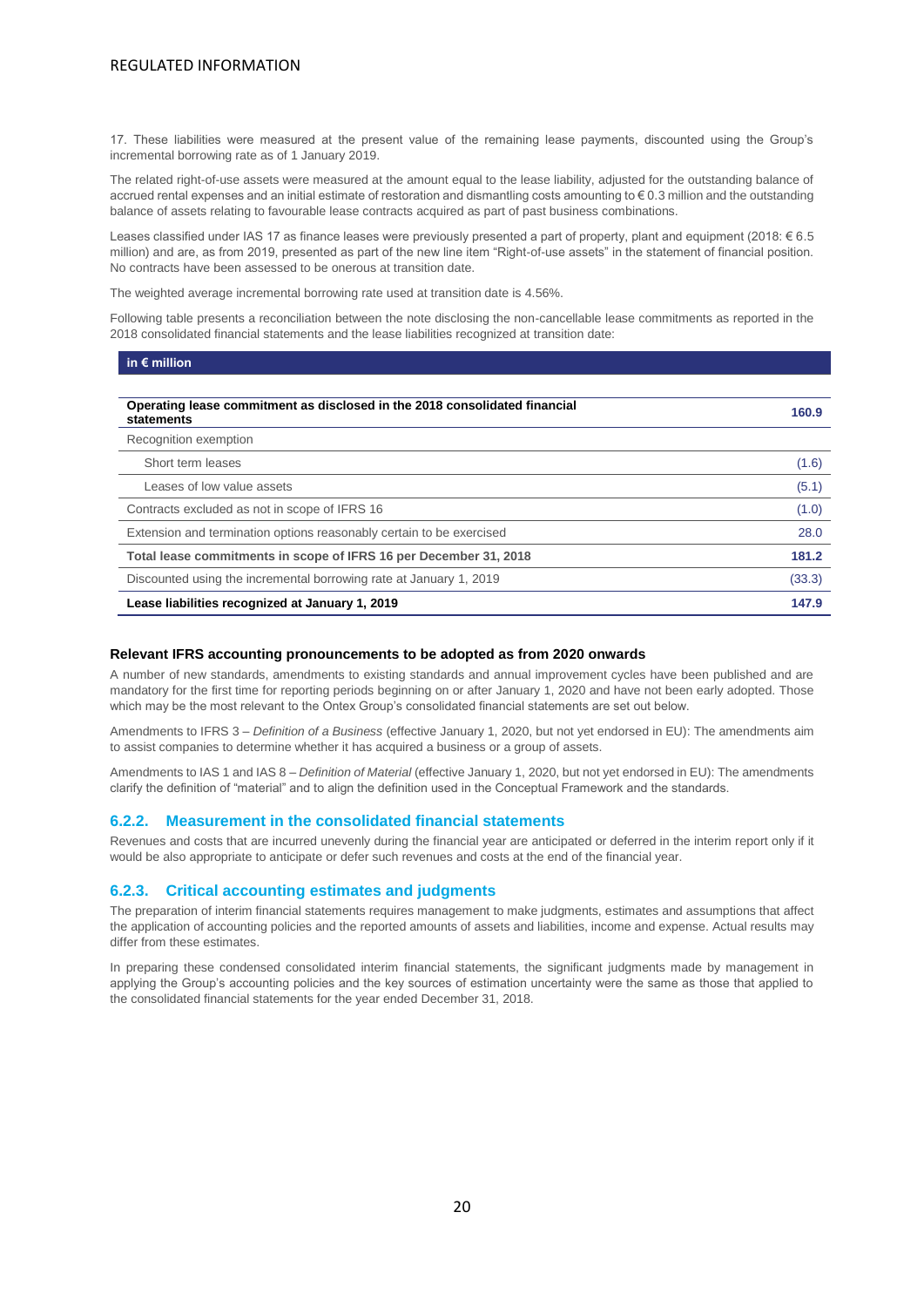# <span id="page-20-0"></span>**6.3. OPERATING SEGMENTS**

According to IFRS 8, reportable operating segments are identified based on the "management approach". This approach stipulates external segment reporting based on the Group's internal organizational and management structure and on internal financial reporting to the chief operating decision maker. The Group's activities are in one segment, "Hygienic Disposable Products". There are no other significant classes of business, either singularly or in aggregate. The chief operating decision maker, the Board of Directors, reviews the operating results and operating plans, and make resource allocation decisions on a company-wide basis. Therefore, the Group operates as one segment. Enterprise-wide disclosures about product sales and geographic areas are presented below:

### **6.3.1. Information by Division**

|                       | <b>First Half</b> |         |  |
|-----------------------|-------------------|---------|--|
| in $\epsilon$ million | 2019              | 2018    |  |
| Europe                | 469.1             | 514.5   |  |
| Healthcare            | 217.8             | 221.2   |  |
| AMEAA                 | 427.3             | 393.9   |  |
| <b>Total revenue</b>  | 1.114.3           | 1,129.6 |  |

The 2018 figures have been restated to reflect the change in divisional structure.

### **6.3.2. Information by product group**

The key product categories are:

- **E** Babycare products, principally baby diapers, baby pants and, to a lesser extent, wet wipes;
- Feminine care products, such as sanitary towels, panty liners and tampons;
- Adult incontinence products, such as adult pants, adult diapers, incontinence towels and bed protection.

|                       | <b>First Half</b> |         |  |
|-----------------------|-------------------|---------|--|
| in $\epsilon$ million | 2019              | 2018    |  |
| Babycare              | 648.9             | 655.2   |  |
| Femcare               | 106.3             | 113.9   |  |
| Adult Incontinence    | 345.2             | 348.4   |  |
| Other                 | 13.9              | 12.0    |  |
| <b>Total revenue</b>  | 1.114.3           | 1,129.6 |  |

#### **6.3.3. Information by geographic area**

The organizational structure of the Group and its system of internal information indicates that the main source of geographical risks results from the location of its customers (destination of its sales) and not the physical location of its assets (origin of its sales). The location of Group's customers is accordingly the geographical segmentation criterion and is defined as below:

- Western Europe
- Eastern Europe
- Americas
- Rest of the World

| in $\epsilon$ million | <b>First Half</b> |         |
|-----------------------|-------------------|---------|
|                       | 2019              | 2018    |
| Western Europe        | 508.2             | 548.2   |
| Eastern Europe        | 135.8             | 142.7   |
| Americas              | 314.1             | 286.6   |
| <b>ROW</b>            | 156.1             | 152.1   |
| <b>Total revenue</b>  | 1.114.3           | 1,129.6 |

The activity of Ontex Group is not subject to significant seasonality throughout the year. Therefore, the additional disclosure of financial information for the 12-month period ended on the interim reporting date, encouraged in IAS 34.21, is not provided.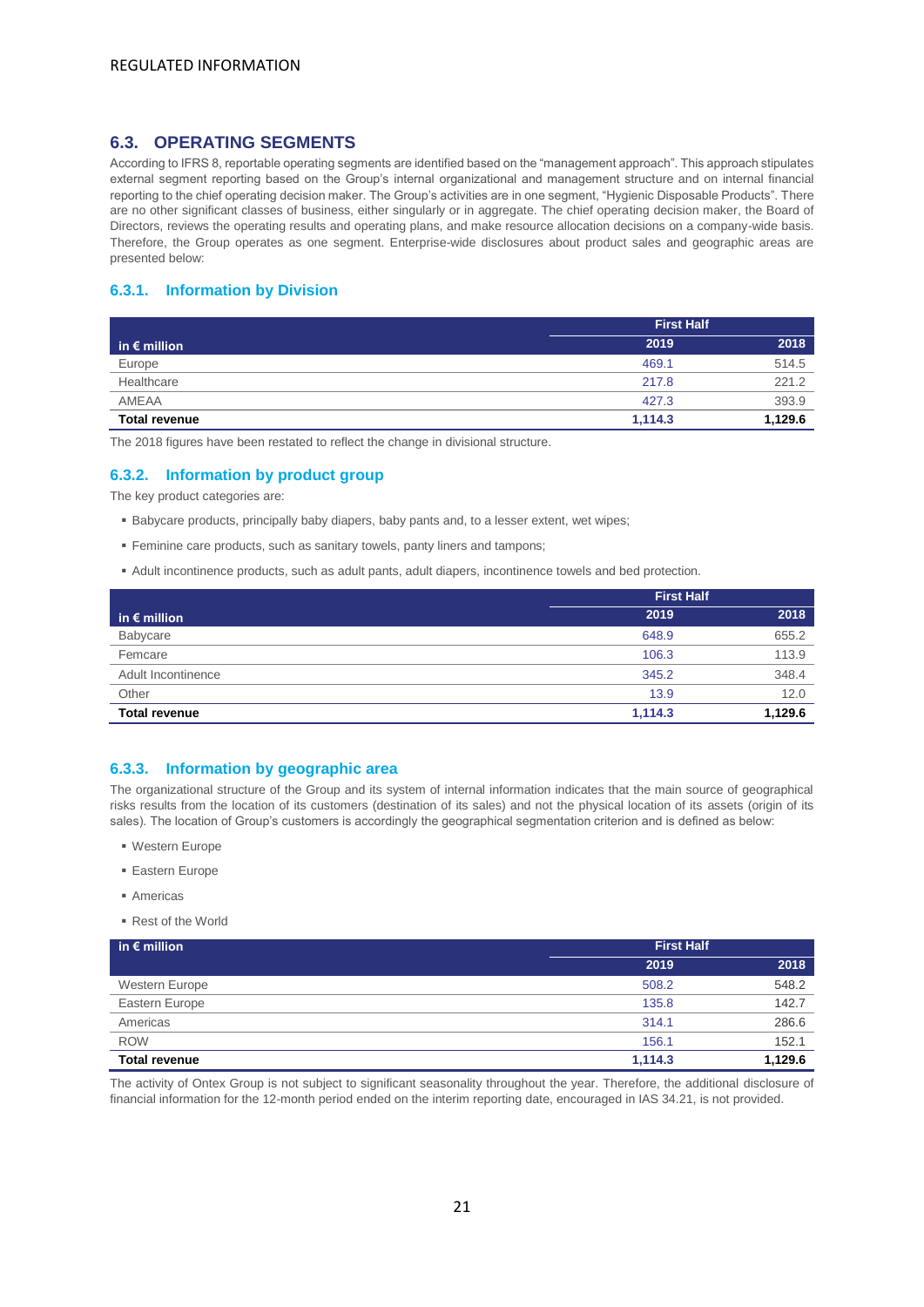# <span id="page-21-0"></span>**6.4. GOODWILL**

The movement in goodwill relates to exchange differences.

As a result of the organizational restructuring, the Group has revisited its cash-generating units used for impairment testing. As such, the Group identifies the following cash-generating units as from January 1st, 2019:

- Europe (previously Mature Market Retail, plus Russia and Ukraine)
- Americas (previously Americas Retail)
- MEAA (Middle East, Africa and Asia; previously MENA, plus previous Growth Markets excluding Russia and Ukraine)
- Healthcare

The outcome of the goodwill impairment tests performed at HY19 did not result in any impairment loss (2018: nil).

The recoverable amounts of cash-generating units ('CGUs') have been determined based on value-in-use calculations. These calculations require the use of estimates and assumptions, including macroeconomic conditions, demand and competition in the markets where we operate, product offerings, product mix and pricing, raw materials availability and cost, direct and indirect expenses, operating margins, growth rates, capital expenditure and working capital, etc. as reflected in Ontex' financial budgets and strategic plans, as well as discount rates.

# <span id="page-21-1"></span>**6.5. INTANGIBLE ASSETS**

The Group acquired intangible assets for a total amount of  $\epsilon$  3.4 million, relating to IT implementation costs (2018:  $\epsilon$  3.7 million relating to IT implementation costs) and capitalized development costs.

The amortization charge for the period amounts to  $\in$  4.6 million (2018:  $\in$  4.3 million).

Remaining movement of the period relates to exchange differences.

### <span id="page-21-2"></span>**6.6. PROPERTY, PLANT AND EQUIPMENT**

Separate additions to property, plant and equipment represent mainly investments in capacity extension, investments in innovation, investments to improve the efficiency and IT investments for a total amount of € 31.2 million (2018: € 38.4 million).

Furthermore, property, plant and equipment were disposed of for a carrying amount of € 0.4 million (2018: € 3.0 million).

The depreciation charge for the period amounts to  $\in$  24.3 million (2018:  $\in$  24.5 million). Impairment losses for an amount of  $\in$ 1.3 million have been recognized.

Assets for a total amount € 4.8 million have been transferred to assets held for sale as the Group expects to sell them in the following year.

Remaining movement of the period relates to exchange differences.

The Group has contracted expenditures for the acquisition of property, plant and equipment at June 30, 2019 of  $\epsilon$  19.2 million.

# <span id="page-21-3"></span>**6.7. RIGHT-OF-USE ASSETS**

As of January 1, 2019, the Group recognized leased assets as right-of-use assets as a result of the adoption of IFRS 16. The right-of-use assets can be detailed as follows per June 30, 2019:

| $\mathsf{in} \in \mathsf{million}$ | June 30, 2019 | <b>January 1st, 2019</b> |
|------------------------------------|---------------|--------------------------|
| Land and buildings                 | 123.0         | 125.3                    |
| Machinery and equipment            | 19.3          | 18.0                     |
| Furniture and vehicles             | 11.1          | 12.4                     |
| Other lease rentals                | 0.8           | 0.8                      |
| <b>Right-of-use assets</b>         | 154.2         | 156.5                    |

The initial application of IFRS 16 resulted in the recognition of right-of-use assets for an amount of € 148.3 million (see 6.2.2. above). Assets held under finance lease at closing 2018 have been reclassified from property, plant and equipment to right-ofuse assets (€ 6.5 million). Furthermore, intangible assets relating to favourable lease contracts acquired as part of a business combination have been reclassed as part of the carrying amount of the right-to-use asset (€ 1.7 million).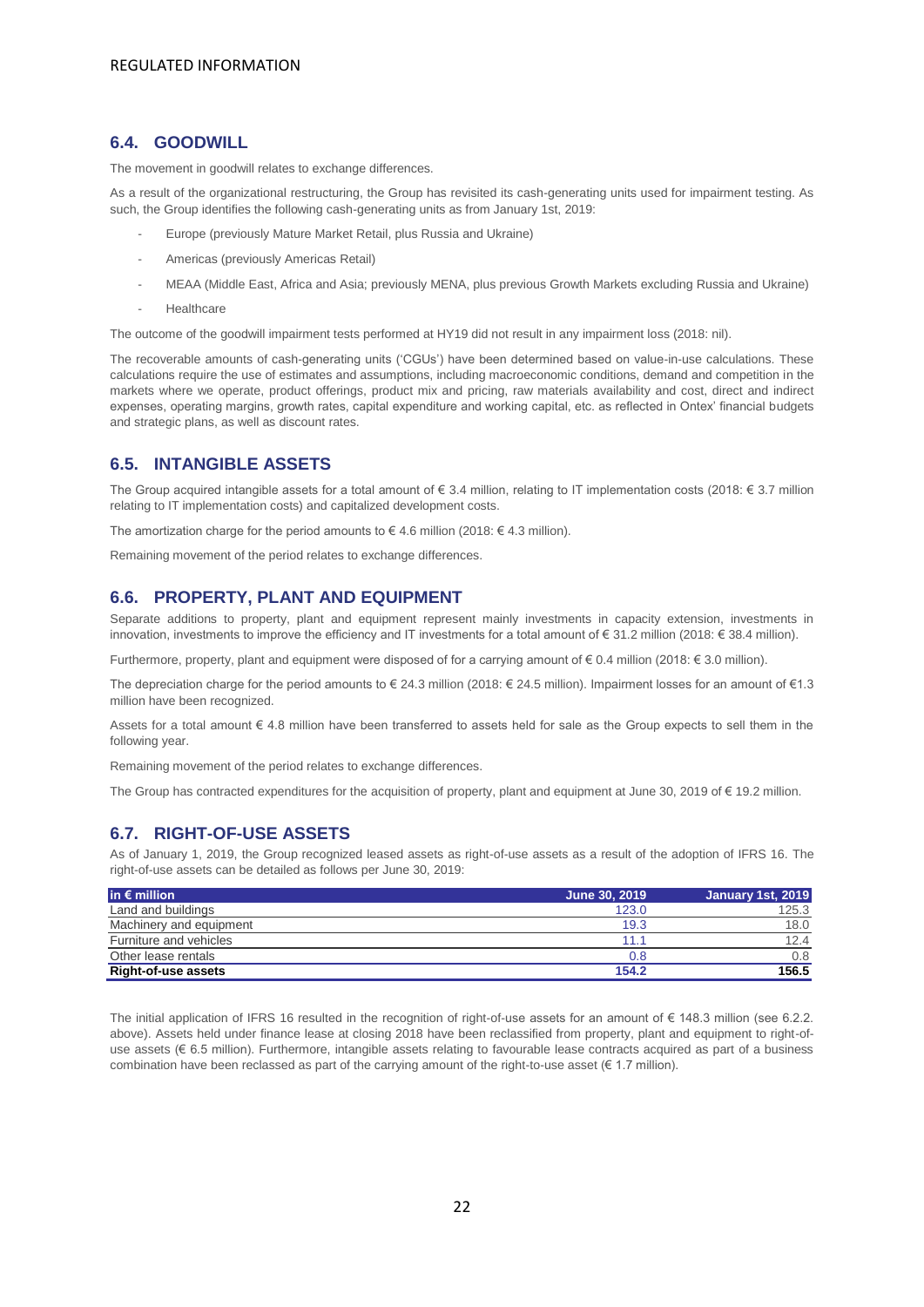### <span id="page-22-0"></span>**6.8. NET DEBT**

The Group monitors capital on the basis of the net debt position. The Group's net debt position is calculated by adding all short and long-term interest-bearing debts and by deducting the available short-term liquidity.

The net debt positions of the Group for the periods ended June 30, 2019 and December 31, 2018 are as follows:

| in $\epsilon$ million              | June 30, 2019 | <b>December 31, 2018</b> |
|------------------------------------|---------------|--------------------------|
| Non-current interest-bearing debts | 953.5         | 786.6                    |
| Current interest-bearing debts     | 77.2          | 104.0                    |
| Cash and cash equivalents          | (131.9)       | (130.6)                  |
| Total net debt position            | 898.7         | 760.0                    |

The increase in net debt relates mainly to the lease liabilities recognized as a result of the initial application of IFRS 16 ( $\in$  143.8) million per June 30, 2019).

# <span id="page-22-1"></span>**6.9. PROVISIONS**

#### **6.9.1. Restructuring**

The increase in provisions is entirely attributable to restructuring programmes launched in the context of the T2G transformation plan of the Group which was announced in May 2019. The restructuring provision has been recognized against non-recurring items (see also note 6.10).

#### **6.9.2. Legal claims**

The Group is involved in a number of environmental, contractual, product liability, intellectual property, employment and other claims and disputes incidental to our business.

On September 2, 2014, Ontex received a notification that the Spanish Competition Authorities (CNMC) opened infringement proceedings against 15 companies in the sector (including three subsidiaries of the Company: Ontex Es Holdco, S.A., Ontex Peninsular, S.A.U. and Ontex ID, S.A.U.) with respect to alleged conduct of fixing prices and other commercial conditions in the Spanish market for heavy adult incontinence products. On May 26, 2016, following the investigation, the CNMC issued its decision. In its decision it has found eight companies, including Ontex' Spanish subsidiaries guilty of being part of a cartel. For its involvement from 1999 to 2014, Ontex was fined € 5.2 million. Ontex initiated an appeal against the decision and this appeal is pending. As per December 31, 2016, a provision amounting to € 5.2 million has been accounted for. The provision has not been adjusted per June 30, 2019.

COFECE, the Mexican antitrust authority, is conducting an investigation in our industry. To the best of the Group's knowledge, the facts under investigation relate to periods prior to its acquisition of Grupo PI Mabe, S.A. de C.V. ("Mabe"). Ontex and Mabe have been proactively and fully cooperating with COFECE in the investigation and intend to continue to do so.

Based on the facts and circumstances known to it and in light of the contractual terms of the Mabe acquisition, the Group does not expect the investigation to result in a net financial cost to it.

The Group currently believes that the disposition of all other claims and disputes, individually or in the aggregate, should not have a material adverse effect on our consolidated financial condition, results of operations or liquidity.

# <span id="page-22-2"></span>**6.10. NON-RECURRING INCOME AND EXPENSES**

| in $\epsilon$ million                                            | <b>First Half</b> |        |
|------------------------------------------------------------------|-------------------|--------|
|                                                                  | 2019              | 2018   |
| Factory closure                                                  | (1.6)             | (3.4)  |
| Business restructuring                                           | (32.2)            | (0.5)  |
| Acquisition-related items                                        | (1.0)             | (3.7)  |
| Change in fair value of contingent consideration                 |                   | (0.5)  |
| Income and expenses related to changes to Group structure        | (34.8)            | (8.1)  |
| Impairment of assets                                             | (2.3)             | (1.9)  |
| Litigations                                                      | (2.5)             |        |
| Income and expenses related to impairments and major litigations | (4.8)             | (1.9)  |
| Total non-recurring income and expenses                          | (39.6)            | (10.0) |

Items classified under the heading non-recurring income and expenses are those items that are considered by management not to relate to items in the ordinary course of activities of the Company. The Group has adopted this classification to allow a better understanding of its recurring financial performance.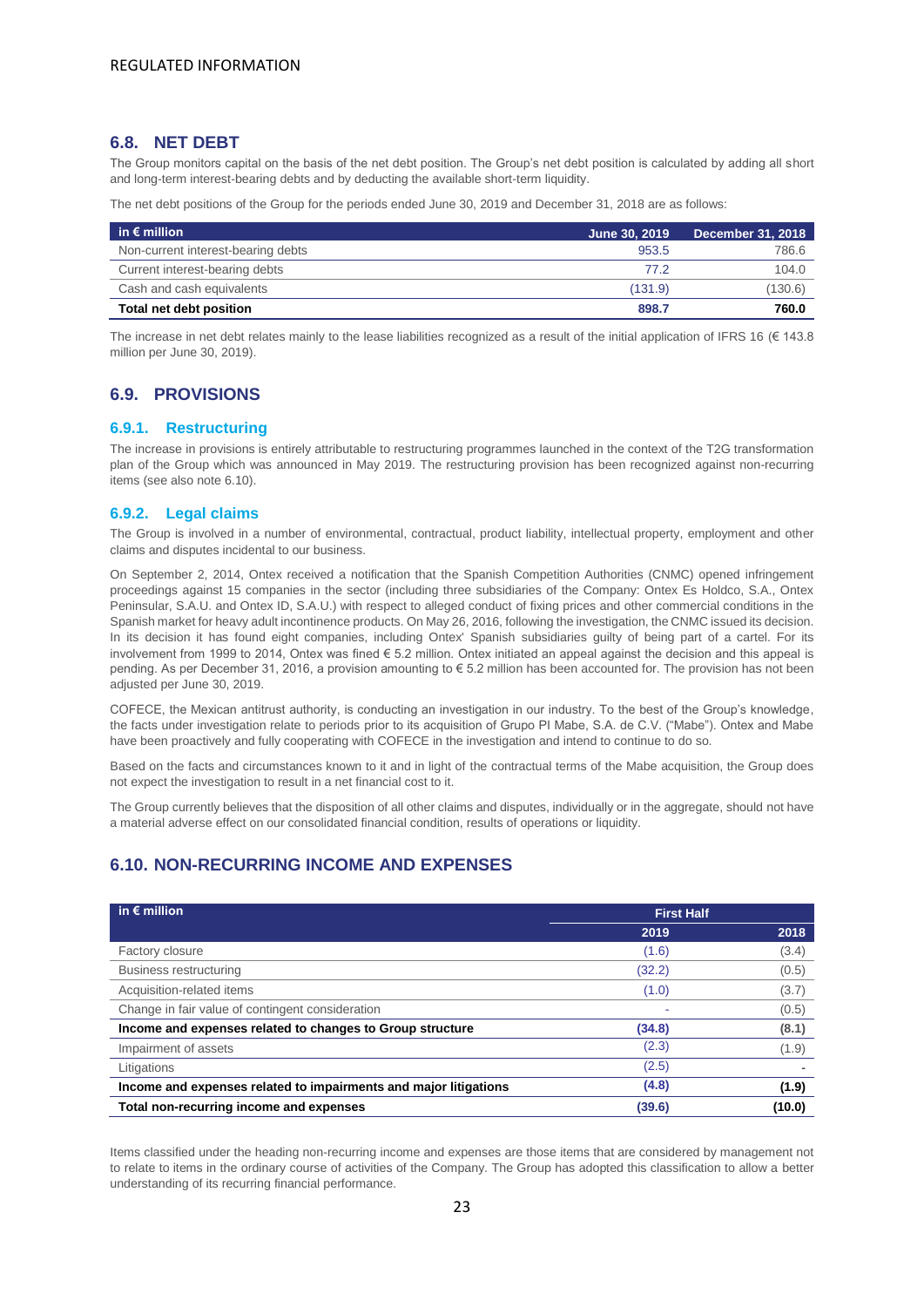These items are presented as follows in the consolidated income statement as follows:

- income and expenses related to changes to Group structure; and
- income and expenses related to impairments and major litigations

### **6.10.1. Income and expenses related to changes to Group structure**

#### **Factory closure**

On March 7, 2019, Ontex informed its employees at the Yangzhou (China) plant of its intention to cease production by mid-2019. This plant primarily manufactures feminine care products for the Western European market, and this production will be re-allocated to other Ontex plants. Ontex does not expect this decision to have a significant impact on the Group financial results. The costs recognized relates mainly to the restructuring expenses.

In 2018, the Group announced the decision to transfer its manufacturing operation in Aparecida de Goiânia to its manufacturing site in Senador Canedo, both in the State of Goiás. This move was made after an in-depth analysis and considering the efficiency of combining the entire production into a single unit, where it will be possible to deploy efficient technologies and processes. All alternatives were investigated to minimize impact on Ontex employees in Aparecida de Goiânia, the majority of whom have transferred to Senador Canedo.

The costs recognized relates mainly to the restructuring expenses (2019: € 0.4 million; 2018: € 3.4 million).

#### **Business restructuring**

The Group undertook several projects to optimize the management of its business.

The Group announced in May 2019 a comprehensive transformation plan, Transform2Grow (T2G), which will step-change the operational efficiency and commercial practices. With T2G-enhanced commercial focus and competitiveness, the Group will accelerate execution of our two strategic priorities: Strengthen the current leadership positions and expand into new businesses and geographies within our core categories. The T2G plan entails an investment of € 130 million, split between one-off costs of € 85 million and Capex of €45 million, with a full pay-back by the end of 2022.

The costs recognized to date relates mainly to in-depth assessments of the different processes and the start of the implementation of different projects to increase the operational efficiency.

#### **6.10.2. Income and expenses related to impairments and major litigations**

#### **Impairment of assets**

The impairment loss is a non-cash item and relates in 2019 mainly to the impairment recognized on property, plant and equipment.

In 2018, it mainly relates to the impairment of assets as a result of the transfer of the manufacturing operation in Aparecida de Goiânia in Brazil to its manufacturing site in Senador Canedo.

#### **Litigations**

The expenses recognized relate to costs incurred in the context of various on-going litigations.

### <span id="page-23-0"></span>**6.11. EARNINGS PER SHARE**

In accordance with IAS 33, the basic earnings per share amounts are calculated by dividing net profit for the year attributable to ordinary equity holders of the parent by the weighted average number of ordinary shares outstanding during the year. The number of shares used for 2018 was 81,284,546, which is the weighted average number of shares for 2018. The number of shares used for 2019 was 80,741,751, which is the weighted average number of shares for 2019.

Diluted earnings per share amounts are calculated by dividing the net profit attributable to ordinary equity holders of the parent (after adjusting for the effects of all dilutive potential ordinary shares) by the weighted average number of ordinary shares outstanding during the year plus the weighted average number of ordinary shares that would be issued on conversion of all the dilutive potential ordinary shares into ordinary shares.

In case of Ontex Group NV, no effects of dilution affect the net profit attributable to ordinary equity holders. The table below reflects the income and share data used in the basic and diluted earnings per share computations:

|                                                                                                  | <b>First Half</b> |      |
|--------------------------------------------------------------------------------------------------|-------------------|------|
| in $\epsilon$ million                                                                            | 2019              | 2018 |
| <b>Basic earnings</b>                                                                            |                   |      |
| Profit from continuing operations attributable to owners of the parent                           | 8.4               | 50.6 |
| Adjustment dilution                                                                              |                   |      |
| Profit from continuing operations attributable to owners of the parent, after<br>dilution effect | 8.4               | 50.6 |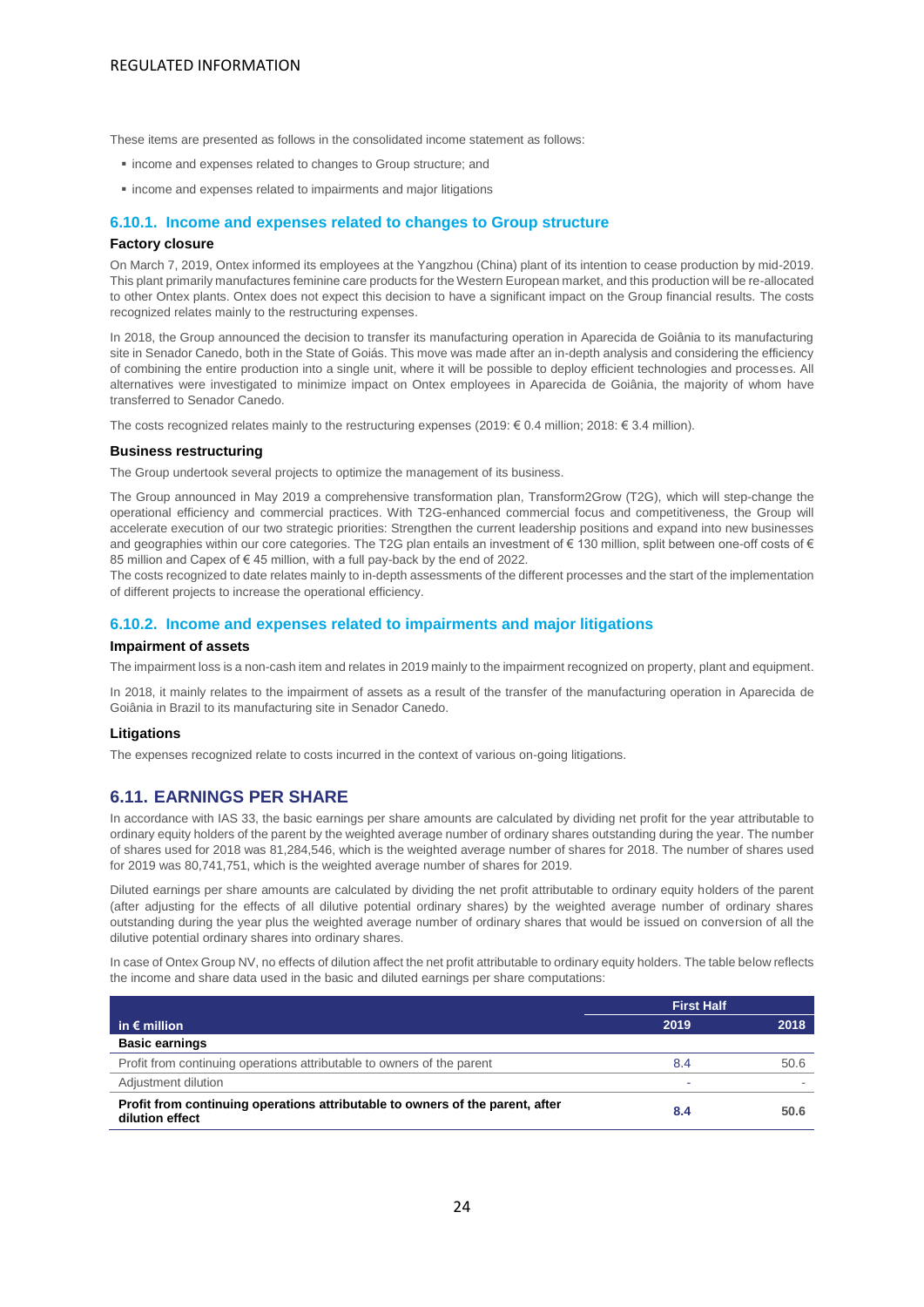|                                                                          | <b>First Half</b> |            |
|--------------------------------------------------------------------------|-------------------|------------|
| Number of shares                                                         | 2019              | 2018       |
| Weighted average number of ordinary shares outstanding during the period | 80.741.751        | 81.284.546 |
| <b>Dilution</b>                                                          | 58.118            | 110.564    |

|                                 | <b>First Half</b> |      |
|---------------------------------|-------------------|------|
| Earnings per share $(\epsilon)$ | 2019              | 2018 |
| Basic earnings per share        | 0.10              | 0.62 |
| Diluted earnings per share      | 0.10              | 0.62 |

A weighted average number of 723,223 options were not included in the denominator of the diluted earnings per share as they were out-of-the-money at half-year 2019 (2018: 315,270 options).

# <span id="page-24-0"></span>**6.12. SHARE-BASED PAYMENTS**

The Company implemented yearly Long-Term Incentive Plans ('LTIP'), which are based on a combination of stock options (further 'Options'), restricted stock units (further 'RSU's') and performance stock units (further PSU's), together the Instruments. The Options, RSU's and PSU's are accounted for as equity-settled share-based payments. The options, RSU's and PSU's can only vest and options giving the right to receive shares of the Company (further 'Shares') or any other rights to acquire Shares can only be exercisable as from three years after the grant. For PSU's, non-market conditions should also be met in order to be vested. The RSU and Options will vest subject to the condition that the participant remains in service. The share price is considered to be the relevant performance indicator and the vesting of the award will not be subject to additional specific performance conditions. The Articles of Association authorize the Company to deviate from such rule, as allowed under the Belgian Companies Code.

The exercise price of the Options will be equal to the last closing rating of the Share immediately preceding the option grant date. For the Options, the exercise period will start on the vesting date.

The Shares underlying the RSU's and PSU's will be granted for free as soon as practicable after the vesting date of the RSU's and PSU's.

Upon vesting of RSU's and PSU's, the Shares underlying these instruments are transferred to the participants, while upon vesting, Options may be exercised until their expiry date (eight years from the date of grant).

During the period, the Group granted a new LTIP plan consisting of 393,403 stock options and 124,417 RSU's and 124,420 PSU's, no Instruments have forfeited, expired or have been exercised as of June 30, 2019. The Instruments are exercisable between June 2022 and June 2027. The new LTIP plan has following characteristics:

|                  | <b>Expiry Date</b> | <b>Exercise Price per</b><br>stock option $(\epsilon)$ | Fair value $(E)$ | # stock options/<br><b>RSU's</b> |
|------------------|--------------------|--------------------------------------------------------|------------------|----------------------------------|
| <b>LTIP 2019</b> |                    |                                                        |                  |                                  |
| Options          | 2027               | 14.00                                                  | 3.99             | 393,403                          |
| RSU's            | 2022               | N/A                                                    | 12.05            | 124.417                          |
| PSU's            | 2022               | N/A                                                    | 12.05            | 124.420                          |

The fair value of the stock options has been determined based on the Black and Scholes model. The expected volatility used in the model is based on the historical volatility of the Company.

Below is an overview of all the parameters used in this model:

|                                       | <b>LTIP 2019</b> |
|---------------------------------------|------------------|
| Exercise Price $(\epsilon)$           | 14.00            |
| Expected volatility of the shares (%) | 37.98%           |
| Expected dividends yield (%)          | 3.82%            |
| Risk-free interest rate (%)           | 0.10%            |

The fair value of the RSU's and PSU's has been determined by deducting from the exercise price the expected and discounted dividend flow, based on the same parameters as above.

Social charges related to the LTIP are accrued for over the vesting period.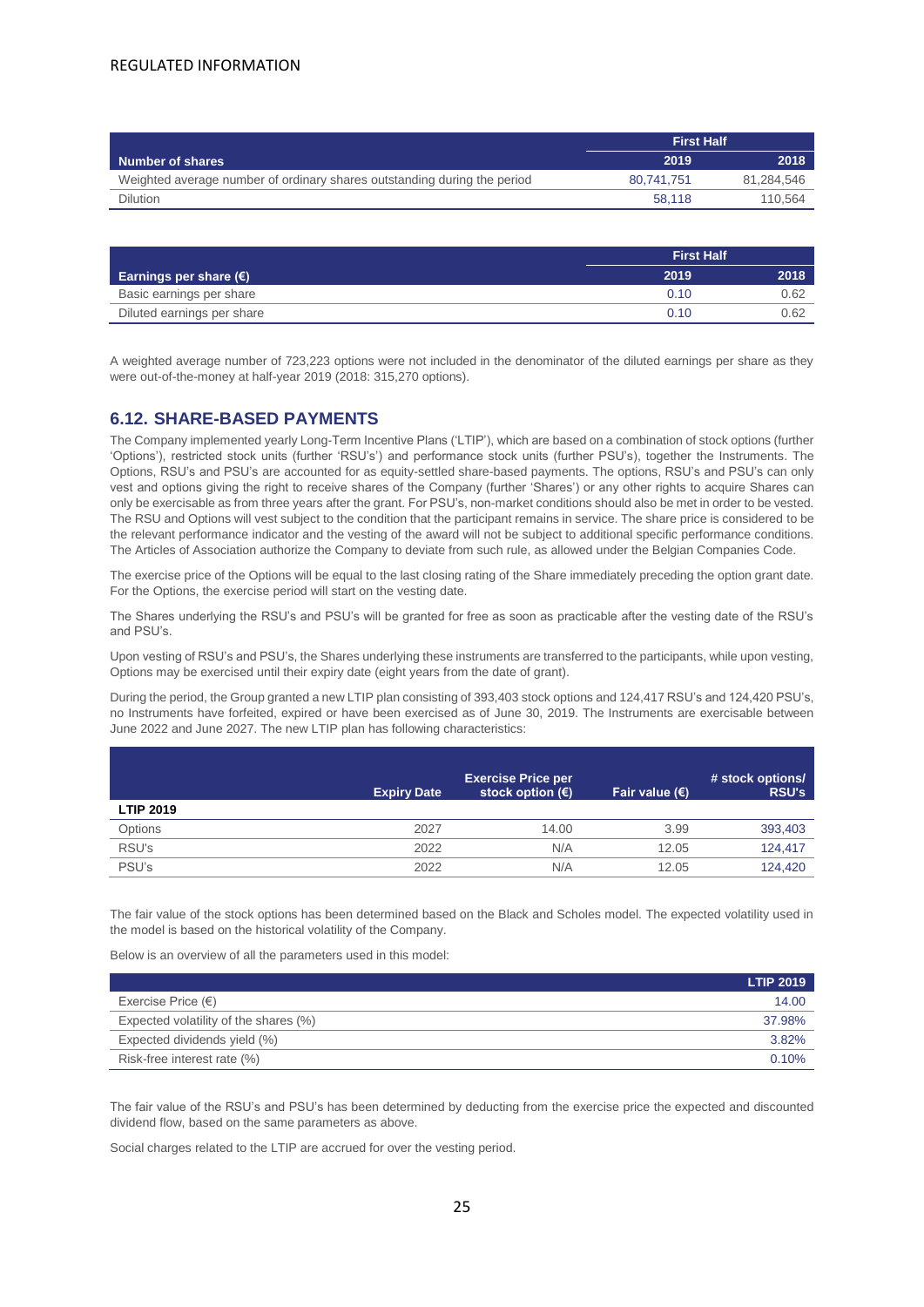# <span id="page-25-0"></span>**6.13. CONTINGENCIES**

The Group is involved in a number of environmental, contractual, product liability, intellectual property, employment and other claims and disputes incidental to our business.

The Group currently believes that the disposition of the claims and disputes, individually or in aggregate, should not have a material adverse effect on our consolidated financial condition, results of operations or liquidity.

# <span id="page-25-1"></span>**6.14. RELATED PARTY TRANSACTIONS**

There are no substantial related party transactions during the first half-year of 2019.

The remuneration of the members of the Board of Directors and key management is determined on an annual basis, for which reason no further details are included in this interim report.

# <span id="page-25-2"></span>**6.15. EVENTS AFTER THE END OF THE REPORTING PERIOD**

There were no significant events that occurred after the end of the reporting period.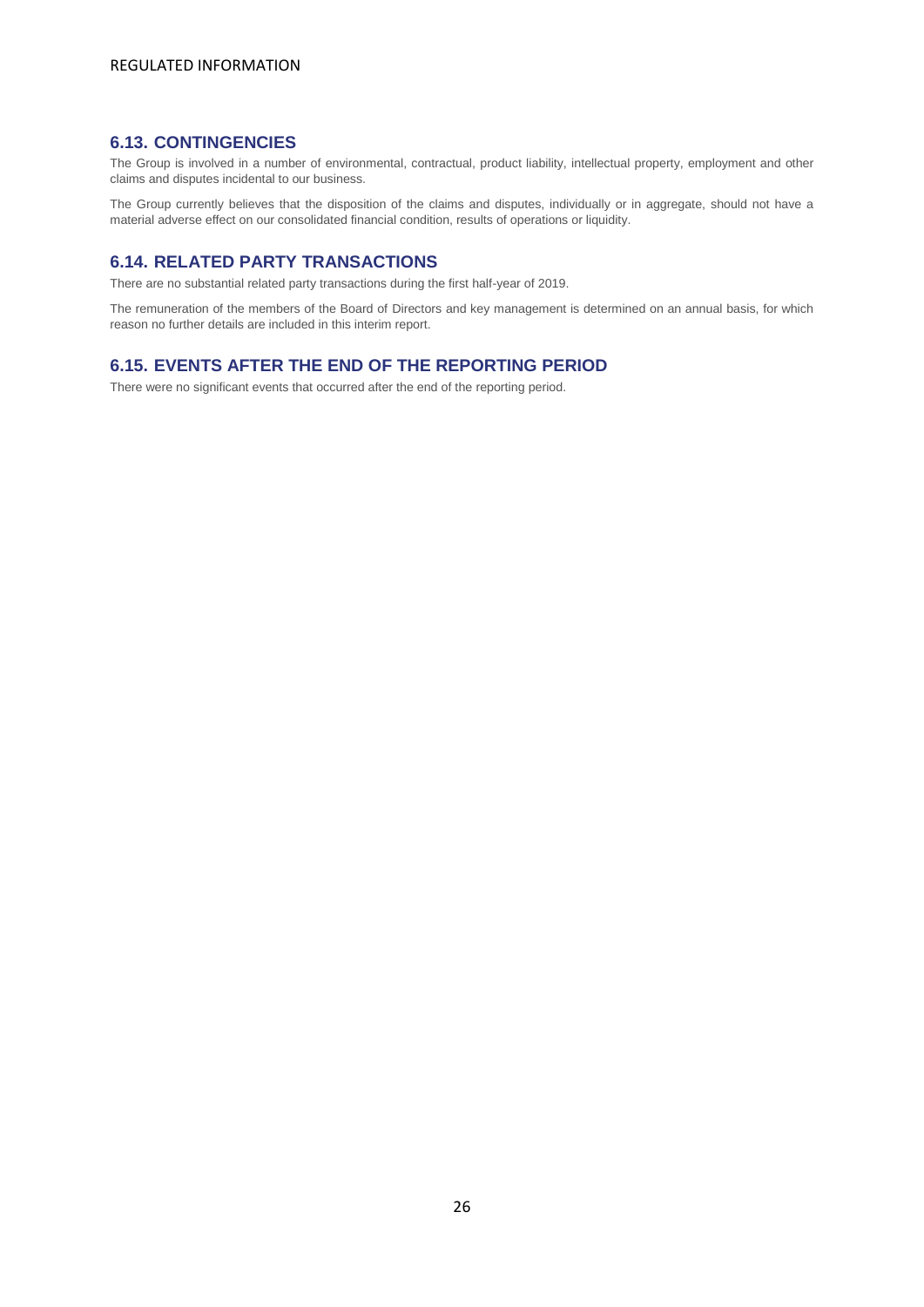# <span id="page-26-0"></span>**6.16. ALTERNATIVE PERFORMANCE MEASURES**

Alternative performance measures (non-GAAP) are used in the financial communication of the Group since management believes that they are widely used by certain investors, securities analysts and other interested parties as supplemental measure of performance and liquidity. The alternative performance measures may not be comparable to similarly titled measures of other companies and have limitations as analytical tools and should not be considered in isolation or as a substitute for analysis of our operating results, our performance or our liquidity under IFRS.

#### **6.16.1. Non-recurring income and expenses**

Income and expenses classified under the heading "non-recurring income and expenses" are those items that are considered by management not to relate to transactions, projects and adjustments to the value of assets and liabilities taking place in the ordinary course of activities of the Company. Non-recurring income and expenses are presented separately, due to their size or nature, so as to allow users of the consolidated financial statements of the Company to get a better understanding of the normalized performance of the Company. Non-recurring income and expenses relate to:

- acquisition-related expenses;
- changes to the measurement of contingent considerations in the context of business combinations;
- changes to the Group structure, business restructuring costs, including costs related to the liquidation of subsidiaries and the closure, opening or relocations of factories;
- **·** impairment of assets and major litigations.

Non-recurring income and expenses of the Group for the half-year ended June 30 are composed of the following items presented in the consolidated income statement and can be reconciled in note 6.9:

- income/(expenses) related to changes to Group structure; and
- income/(expenses) related to impairments and major litigations.

#### **6.16.2. EBITDA and adjusted EBITDA**

EBITDA is defined as earnings before net finance cost, income taxes, depreciations and amortizations. Adjusted EBITDA is defined as EBITDA plus non-recurring income and expenses.

EBITDA and Adjusted EBITDA reconciliation of the Group for the periods ended June 30 are as follows:

|                                   | <b>First half</b> |       |
|-----------------------------------|-------------------|-------|
| in $\epsilon$ million             | 2019              | 2018  |
| <b>Operating profit</b>           | 29.1              | 78.9  |
| Depreciation and amortization     | 42.4              | 28.8  |
| <b>EBITDA</b>                     | 71.5              | 107.7 |
|                                   |                   |       |
| Non-recurring income and expenses | 39.6              | 10.0  |
| <b>Adjusted EBITDA</b>            | 111.0             | 117.7 |

#### **6.16.3. Net financial debt/LTM adjusted EBITDA ratio (Leverage)**

Net financial debt is calculated by adding short-term and long-term debt and deducting cash and cash equivalents.

LTM adjusted EBITDA is defined as EBITDA plus non-recurring income and expenses for the last twelve months (LTM).

Net financial debt/LTM adjusted EBITDA ratio of the Group for the periods are presented below:

| in $\epsilon$ million                        | June 30, 2019 | <b>December 31, 2018</b> |
|----------------------------------------------|---------------|--------------------------|
| Non-current interest-bearing debts           | 953.5         | 786.6                    |
| Current interest-bearing debts               | 77.2          | 104.0                    |
| Cash and cash equivalents                    | (131.9)       | (130.6)                  |
| Total net debt position                      | 898.7         | 760.0                    |
| LTM adjusted EBITDA <sup>1</sup>             | 242.2         | 234.0                    |
| Net financial debt/LTM adjusted EBITDA ratio | 3.71          | 3.25                     |

The increase in net debt relates mainly to the lease liabilities recognized as a result of the initial application of IFRS 16 ( $\in$  143.8) million per June 30, 2019).

 $\overline{\phantom{a}}$ 

<sup>1</sup> Second half-year of 2018 has been restated to consider the pro-forma impact of IFRS 16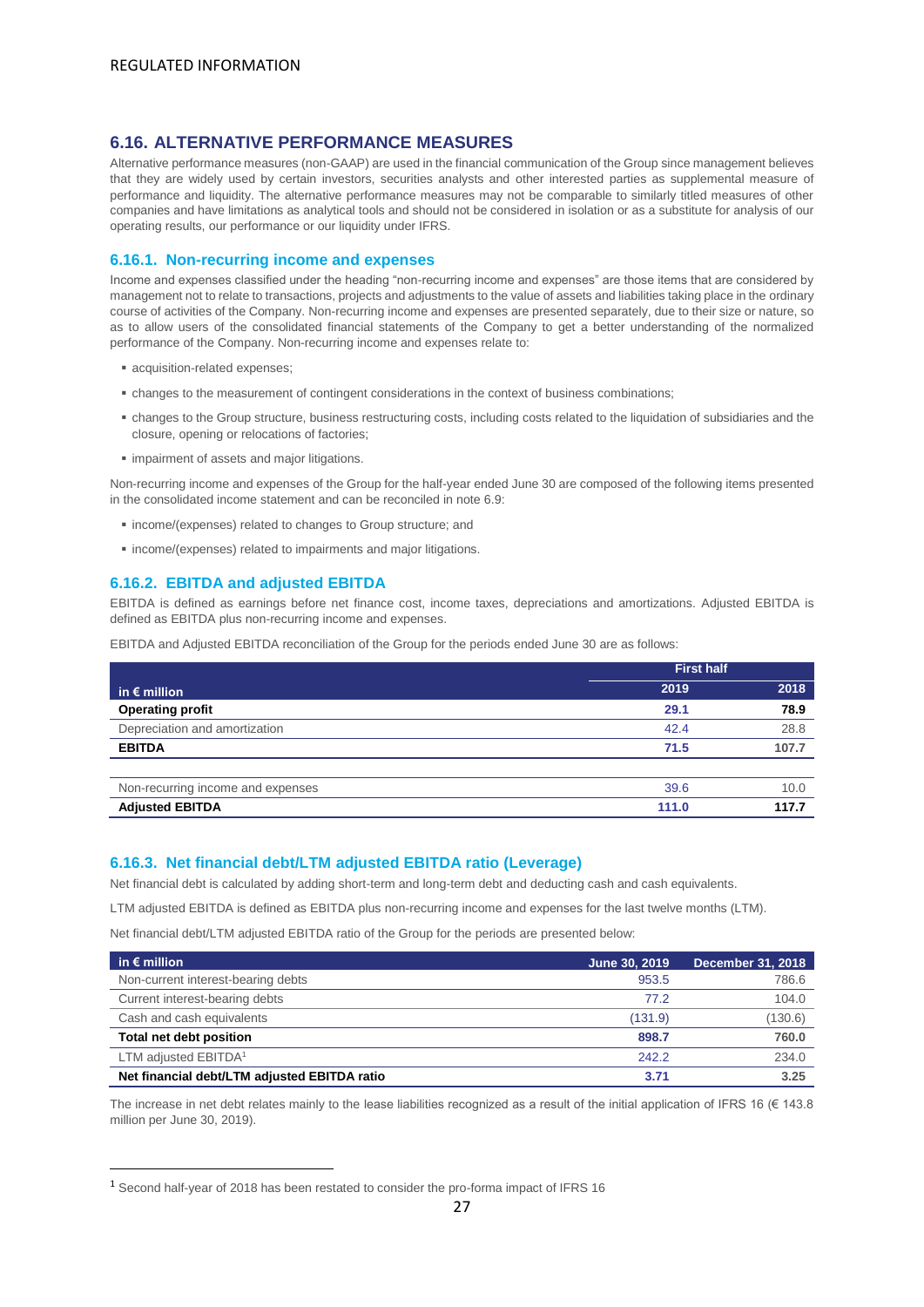#### **6.16.4. Adjusted free cash flow**

Adjusted free cash flow was previously defined as adjusted EBITDA less capital expenditures (Capex, defined as purchases of property, plant and equipment and intangible assets), less change in working capital, less income taxes paid. This means that operating lease payments were included in the free cash flow.

As a result of the application of IFRS 16, lease payments will be reported as cash flows from financing activities. Considering that operationally nothing has changed and IFRS 16 is only an accounting change, the definition of free cash flow is adjusted to include the repayment of lease liabilities (i.e. excluding the interest expense).

Adjusted free cash flow of the Group for the periods ended June 30 is as follows:

|                                                  | <b>First half</b> |        |
|--------------------------------------------------|-------------------|--------|
| in $\epsilon$ million                            | 2019              | 2018   |
| <b>Operating profit</b>                          | 29.1              | 78.9   |
| Depreciation and amortization                    | 42.4              | 28.8   |
| <b>EBITDA</b>                                    | 71.5              | 107.7  |
| Non-recurring income and expenses                | 39.6              | 10.0   |
| <b>Adjusted EBITDA</b>                           | 111.0             | 117.7  |
| Change in working capital                        |                   |        |
| Inventories                                      | 30.4              | (13.7) |
| Trade and other receivables and prepaid expenses | 26.9              | (0.8)  |
| Trade and other payables and accrued expenses    | (14.1)            | (6.4)  |
| Capex                                            | (39.6)            | (39.0) |
| Repayment of lease liabilities                   | (13.3)            |        |
| Adjusted free cash flow (pre-tax)                | 101.4             | 57.7   |
| Income taxes paid                                | (20.2)            | (21.5) |
| Adjusted free cash flow (post-tax)               | 81.2              | 36.2   |

#### **6.16.5. Adjusted basic earnings and adjusted basic earnings per share**

Adjusted basic earnings are defined as profit for the period plus non-recurring income and expenses and tax effect on nonrecurring income and expenses, attributable to the owners of the parent. Adjusted basic earnings per share are defined as Adjusted basic earnings divided by the weighted average number of ordinary shares.

|                                                                        | <b>First Half</b> |       |
|------------------------------------------------------------------------|-------------------|-------|
| in $\epsilon$ million                                                  | 2019              | 2018  |
| <b>Adjusted basic earnings</b>                                         |                   |       |
| Profit from continuing operations attributable to owners of the parent | 8.4               | 50.6  |
| Total Non-recurring Income & Expenses                                  | 39.6              | 10.0  |
| <b>Tax correction</b>                                                  | (11.5)            | (3.4) |
| <b>Adjusted basic earnings</b>                                         | 36.5              | 57.2  |
| Adjustment dilution                                                    |                   |       |
| Adjusted earnings, after dilution effect                               | 36.5              | 57.2  |

|                                                                          | <b>First Half</b> |            |
|--------------------------------------------------------------------------|-------------------|------------|
| <b>Number of shares</b>                                                  | 2019              | 2018       |
| Weighted average number of ordinary shares outstanding during the period | 80.741.751        | 81.284.546 |
| <b>Dilution</b>                                                          | 58.118            | 110.564    |

|                                     | <b>First Half</b> |      |
|-------------------------------------|-------------------|------|
| Earnings per share $(\epsilon)$     | 2019              | 2018 |
| Adjusted basic earnings per share   | 0.45              | 0.70 |
| Adjusted diluted earnings per share | 0.45              |      |

#### **6.16.6. Working capital**

The components of our working capital are inventories, trade receivables and prepaid expenses and other receivables plus trade payables and accrued expenses and other payables.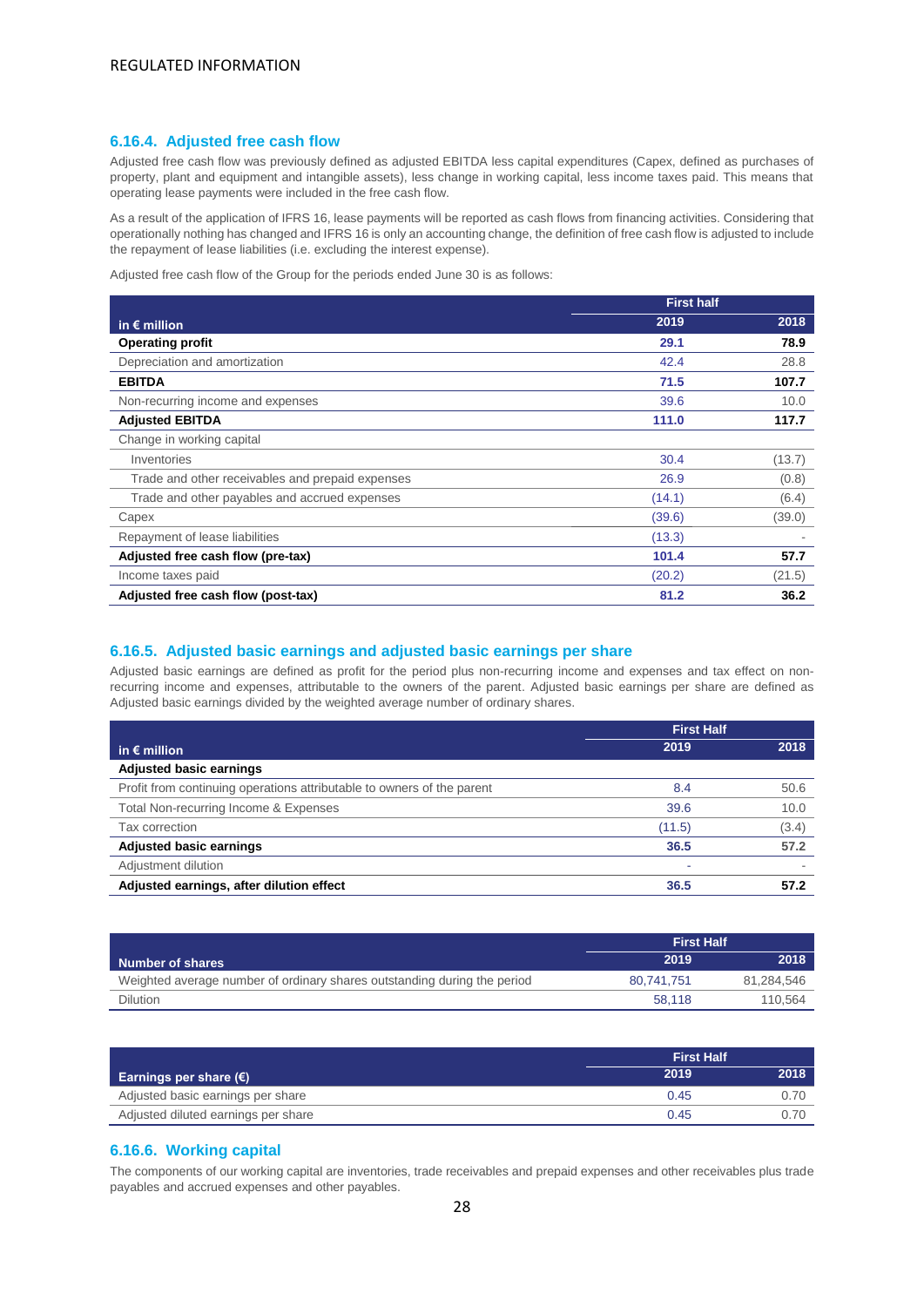### **6.16.7. Alternative performance measures included in the press releases and other regulated information**

#### **Pro-forma revenue at constant currency**

Pro-forma revenue at constant currency is defined as revenue for the 12 months period ending on the reporting date at prior year foreign exchange rates and inclusive of impact of mergers and acquisitions.

#### **Like-for-Like (LFL) revenue**

Like-for-Like revenue is defined as revenue at constant currency excluding change in scope of consolidation or M&A.

#### **Adjusted profit for the period**

Adjusted profit is defined as profit for the period plus non-recurring income and expenses and tax effect on non-recurring income and expenses, attributable to the owners of the parent.

#### **Adjusted EBITDA margin**

Adjusted EBITDA margin is adjusted EBITDA divided by revenue.